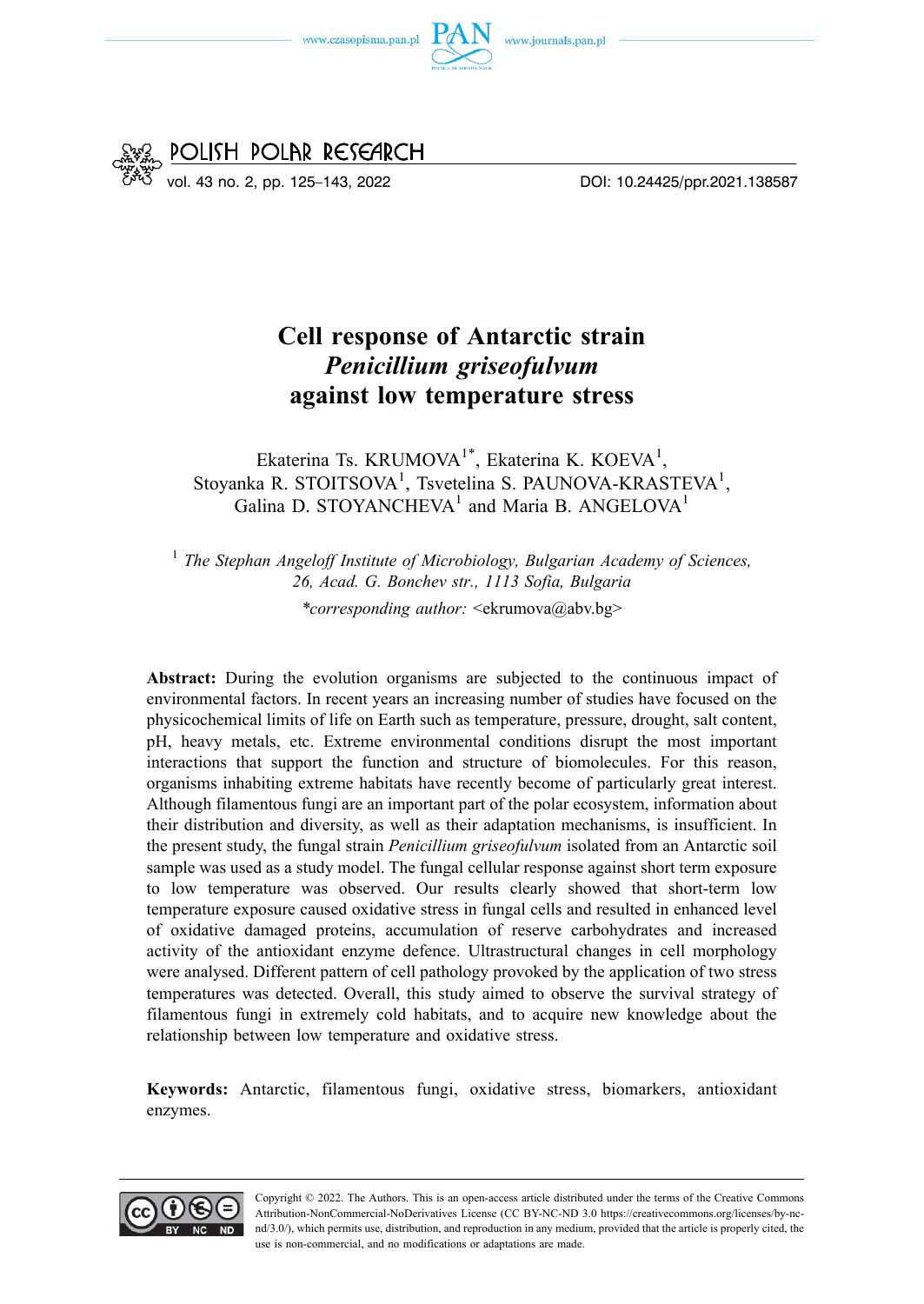126 Ekaterina Ts. Krumova, Ekaterina K. Koeva *et al.* 

## Introduction

Antarctica is the continent with the coldest and driest climate on the Earth. It is the most extreme habitat on the planet and provides an interesting and unique environment for the colonization and survival of natural life. Extreme Antarctic conditions are a prerequisite for the development of stress tolerance mechanisms by the microorganisms inhabiting this inhospitable environment (Durán *et al.* 2019). In recent years, studies on microorganisms adapted to low temperatures have increased, driven by their potential value for application in biotechnology. Archaea, bacteria and fungi are the main components of microbial life in Antarctica (Teixeira *et al*. 2013; Purves *et al*. 2016). The fungal group is the most diverse in the Antarctic ecosystems (Godinho *et al.*  2015). Ecological selection as well as evolutionary adaptations have ensured fungal survival in extreme conditions (Cowan *et al*. 2014). Antarctic fungi may be cosmopolitan. Some of them can survive as air transported propagules, but are not able to grow under Antarctic conditions, while other native, well adapted fungi develop and reproduce at low temperatures (Selbmann *et al*. 2015). Fungi adapted to a cold environment are sources of new bioactive secondary metabolites and enzymes. They can survive in a wide range of stress conditions, such as drought, salinity, solar radiation and low temperatures. Fungal survival mechanisms include production of bioactive compounds, cold– active enzymes and antifreeze proteins (Robinson 2001; Krishnan *et al.* 2011; Godinho *et al*. 2013)

The link between low-temperature exposure and the manifestations of oxidative stress has attracted more scientific attention in recent years, as well as the involvement of antioxidant enzymes in survival under such drastic conditions. It should be noted that while the cellular response against cold stress has been studied in various bacteria and plants, little is known about the adaptation of fungi to survive at temperatures close to negative (Miteva-Staleva *et al*. 2011).

Despite the intensive studies on microorganisms from extreme habitats, there is still a need to address problems related to the mechanisms of survival in habitats like Antarctica. Moreover, the role of cellular response against oxidative stress as part of the survival mechanism of microorganisms, especially in fungi isolated from permanently cold habitats, has not yet been elucidated. Any new information in this context will be a contribution to the better understanding of the involvement of low temperature-induced stress in environment-related responses. Our previous results demonstrated that growth at low temperatures induced the generation of reactive oxygen species (ROS) in cells and their mitochondrial fractions in Antarctic fungi in a dose and agedependent manner. At the same time, cold-stress response was not dependent on the cold-adaptation of the model strains (Miteva-Staleva *et al*. 2011).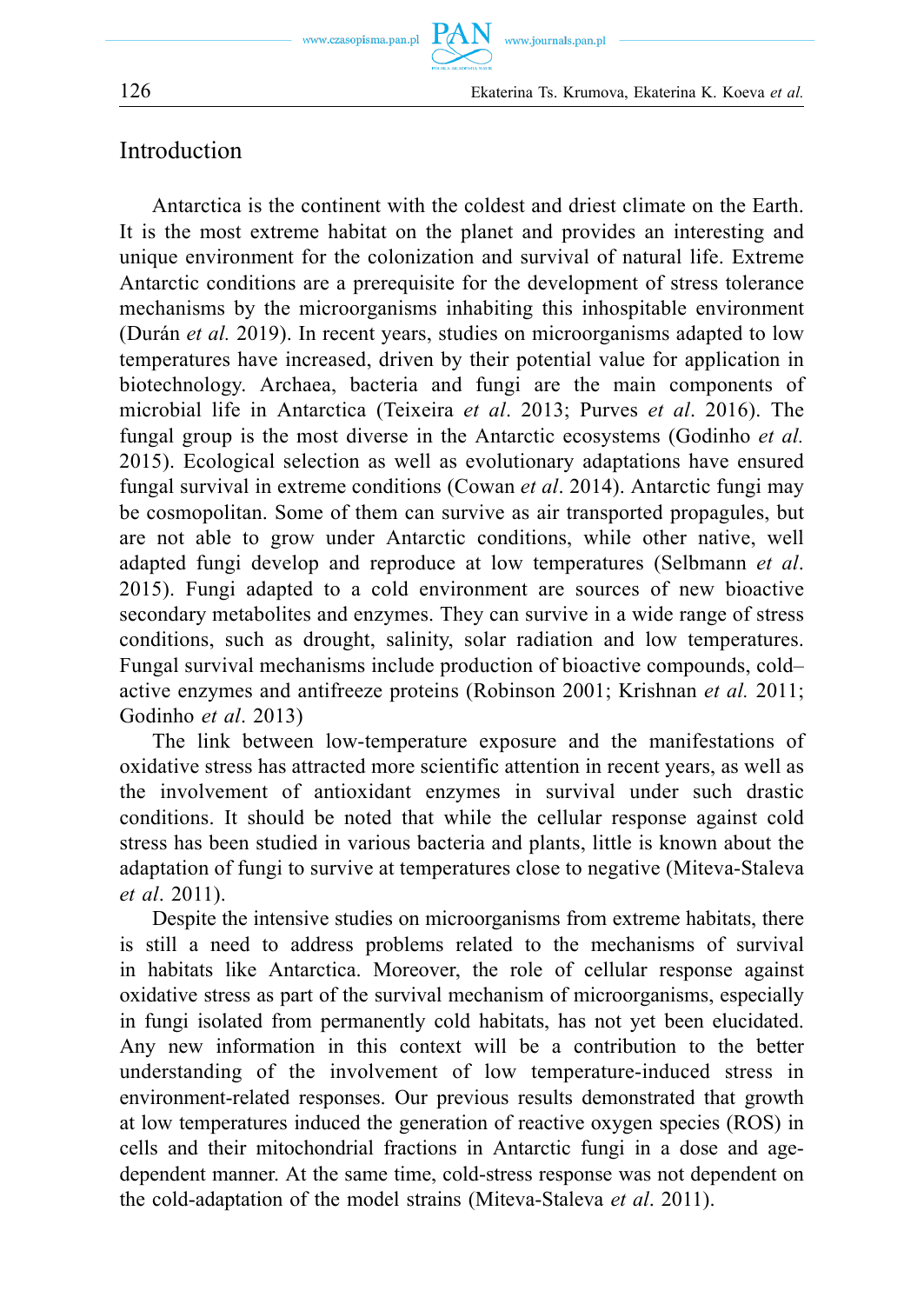Cell response of *P. griseofulvum* against temperature stress 127

The purpose of this study was to establish a relationship between oxidative stress in the cell and stress caused by low temperature exposure, and to identify stress biomarkers as well as the role of the antioxidant enzymatic defence in the cellular response of a strain of filamentous fungus isolated from Antarctica.

### Materials and methods

**Fungal strain and cultivation.** — The fungal strain *Penicillium griseofulvum* Dierckx, R.P. 1901*,* isolated from a soil sample from Livingston Island, Antarctica, was used in the experiments. This strain is part of the Mycological Collection at the Bulgarian Academy of Sciences, Stephan Angeloff Institute of Microbiology in Sofia, where it is kept at 4°C on beer agar with a pH 6.3.

**Experiment design.** — The low temperature effect on growth, morphology and physiology of the model strain was assayed under submerged cultivation in flasks and bioreactors at different temperatures. The composition of the culture medium used was as described in Angelova *et al*. (1995). For inoculum preparation, submerged cultivation was performed for 24 hours at 25°C in 500 ml flasks. Culture medium of 74 ml and 6 ml spore suspension at a concentration of 2 x  $10^8$  spores ml<sup>-1</sup> were used. Cultivation was performed in 31 bioreactors/ working volume 2L at optimal temperature (25°C), stirrer speed of 400 rpm, and air flow 0.5 v.v.m. During the mid-exponential phase, the temperature was reduced to 6°C or 15°C. This downshift was reached approximately in 40 min. Temperature was up-shifted to the optimum value after a 6-hour incubation period under cold stress conditions. The control variants were grown at optimal temperature throughout the whole period.

**Cell-free extract preparation and enzyme activity assay.** — A cell-free extract was prepared as described by Angelova *et al.* (1995). Superoxide dismutase (SOD), catalase (CAT), intracellular protein and damaged protein were determined in the cell-free extract. The specific SOD activity (EU 1.15.1.1.) was determined by reduction of NBT (nitroblue tetrazolium) by the method of Beauchamp and Fridovich (1971). For one unit of SOD activity (expressed as units/mg protein), the amount of enzyme protein required to inhibit the NBT reduction rate (A560) by 50% at pH 7.8 and 30°C was taken. Catalase (EU 1.11.1.6.) was determined by the method of Beers and Sizer (1952) and expressed as units/mg protein. The amount of enzyme protein required to break down 1  $\mu$ M H<sub>2</sub>O<sub>2</sub> for 1 min at 25<sup>o</sup>C and pH 7.0 was taken as one unit of activity.

**Analythical methods.** — Soluble reducing sugars were determined by the glucose standard method of Somogy-Nelson (Nelson 1944; Somogy 1952). The protein amount was estimated by the Lowry *et al*. (1951) method. Bovine serum albumin was used as a standard. Fungal growth was determined by measurement of biomass dry weight*.* For the culture filtration, a Whatman filter was used (Clifton, USA) No. 4. Biomass was washed with distilled water and dried at 105°C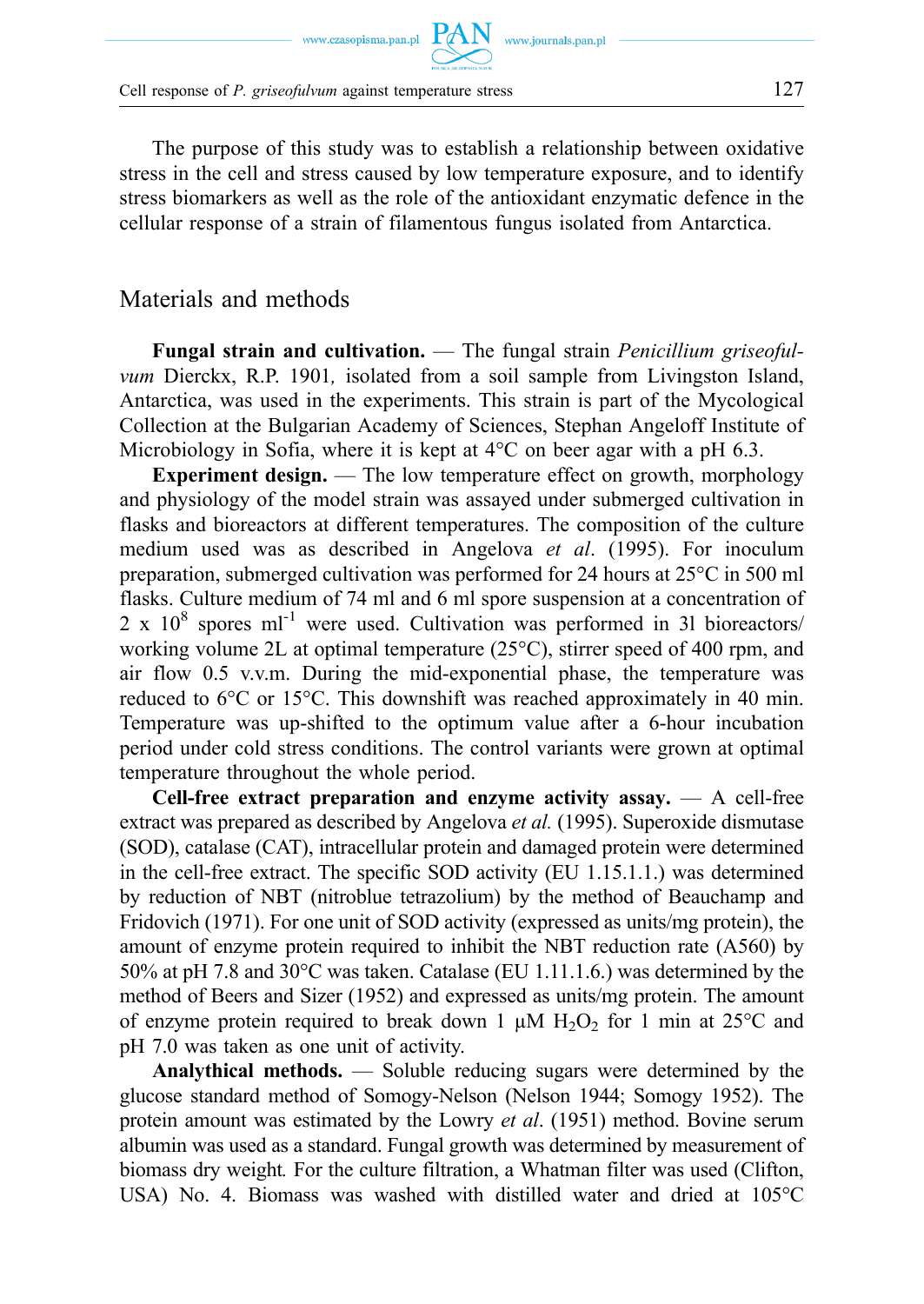

to constant weight. The content of carbonyl groups in oxygen modified proteins was determined by the method of Hart *et al.* (1999) modified by Adachi and Ishii (2000). A procedure described by Becker (1978) and Vandercammen (1989) and modified by Parrou *et al.* (1997) was used to determine the glycogen and trehalose content.

All experiments were performed in triplicate.

**Transmission electron microscopy (TEM).** — For TEM assay, samples were taken from each variant after short term exposure to low temperature. Mycelia and cultural liquid were separated by filtration. The mycelia were washed twice, e.g. with distilled water and phosphate buffer pH 7.8. The samples were fixed for 2 hours at  $4^{\circ}$ C with  $4\%$  glutaraldehyde in 0.05 M Na cacodylate buffer (CB), pH 7.2. This was followed by 1h of post-fixation in  $1\%$  OsO<sub>4</sub> in 0.05M CB, and dehydration in graded ethanol series, up to 100% ethanol. The samples were further incubated with propylene oxide, and impregnated and embedded in Spurr resin (Sigma) following the producer's instructions. Ultrathin sections were prepared on Reichert-Jung ultramicrotome. Counterstaining was performed with 1% uranyl acetate in 70% methanol for 30 min in the dark, followed by 20 min in 0.4 % lead citrate. The observations were made on an HRTEM JEOL JEM 2100 (JEOL, Japan) Transmission Electron microscope at accelerating voltage of 220 kV.

#### Results

**Effect of temperature on growth and glucose consumption.** — The used *P. griseofulvum* strain belongs to the psychrotrophic fungi. To investigate the relationship between low temperature and oxidative stress the model strain was subjected to short-term (6h) low temperature exposure ( $6^{\circ}$ C and  $15^{\circ}$ C) under conditions of submerged cultivation. Fig. 1 show the changes in the growth curves of the selected Antarctic strain after a decrease in temperature for 6 hours and subsequent restoration of the optimal conditions.

Temperature downshift from 25°C to 6°C resulted in transient growth inhibition and even reducion in the amount of biomass over a period of 2–4 h. The strain resumed growth and after exposure was discontinued and the optimal temperature was restored, the amount of biomass increased and became comparable with the control variant. Biomass production was close to the control variant when the temperature dropped to 15°C and after the optimal temperature was restored this trend did not change.

Short-term low-temperature stress also led to changes in the consumption of the carbon source in the culture medium. Fig. 2 clearly shows that reducing the temperature to 6°C significantly slowed glucose uptake. Delayed glucose consumption in this variant was also observed after the optimal growth temperature was restored within 12 h of culture development. A similar trend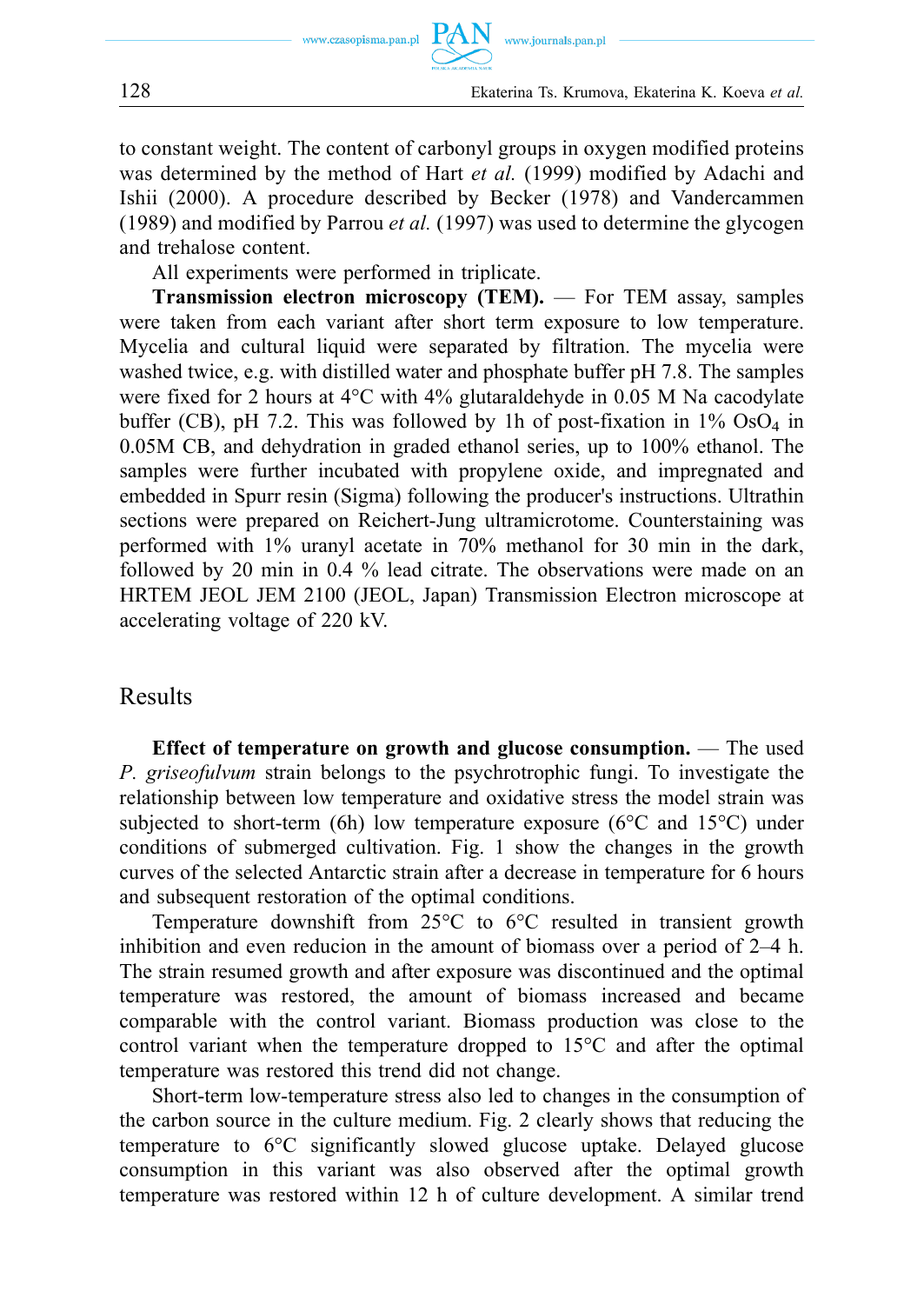

Cell response of *P. griseofulvum* against temperature stress 129



Fig. 1. Effect of temperature change on biomass production at *Penicillium griseofulvum.* 



Fig. 2. Glucose consumption of *Penicillium griseofulvum* under low temperature stress, with subsequent recovery of optimal conditions.

for carbon source consumption was also observed when the temperature was lowered to 15°C but it was significantly less than in the first experimental variant.

**Changes in the level of oxidative stress biomarkers: Low temperature stress and protein oxidative damage.** — Proteins can be modified by a large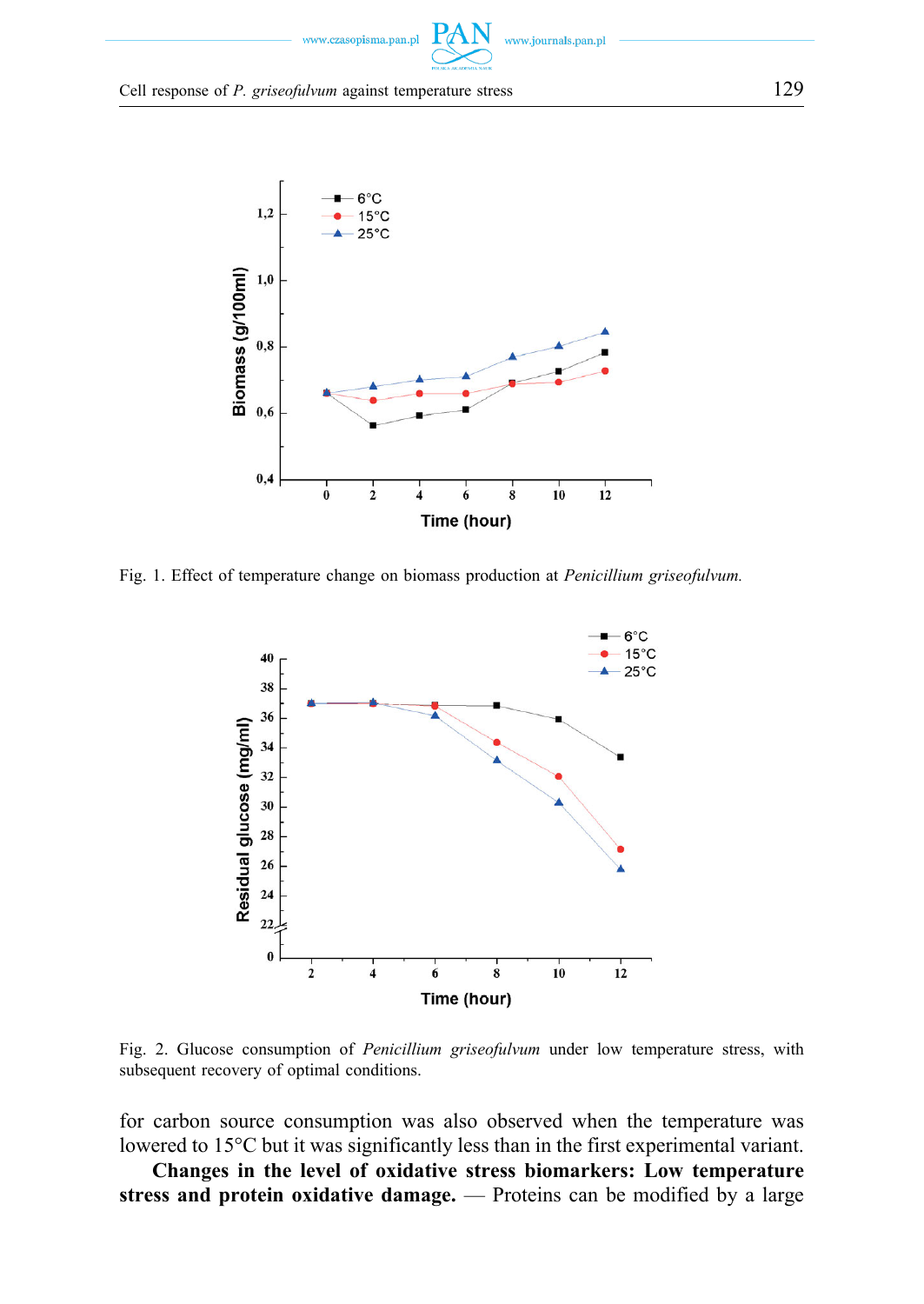



number of reactions, including ROS impact. The presence of carbonyl groups is used as a marker of ROS-mediated protein oxidation. The changes in the level of oxidatively damaged proteins were studied during 6 h cold stress as described above (Fig. 3).



Fig. 3. Changes in carbonyl groups content in the cells of the model strain under short-term low temperature stress.

Under low-temperature stress conditions, the content of carbonyl groups of the cells cultured at 6°C significantly increased compared to the other two variants. For the stress period, the increase was about four times higher than the control. The tendency remained unchanged after the optimal temperature was restored. At the  $12<sup>th</sup>$  hour of cultivation, the damaged proteins level was again almost four times higher than the control. The levels of carbonylated proteins in the variant with the temperature lowered to 15°C were higher than those in the control variant. For the period of short stress application, the damaged proteins content rose to 36% and to 58% after 2 and 6 hours, respectively, compared to the control. These levels were close to the control variant after the restoration of the optimal growth temperature.

**Changes in the level of oxidative stress biomarkers: Low- temperature stress and changes in levels of reserve carbohydrates in cells.** — The effect of short-term low-temperature shock on the production of glycogen and trehalose by *P. griseofulvum* cells was studied (Fig. 4, 5). The experiments in this study showed that a downshift in the temperature to  $6^{\circ}$ C led to a significant increase in the level of glycogen during the stress period, after which its levels dropped but were still higher than those of the control variant (Fig. 4). The maximum level of glycogen was reported 2 h after the stress period. It was 72% higher than the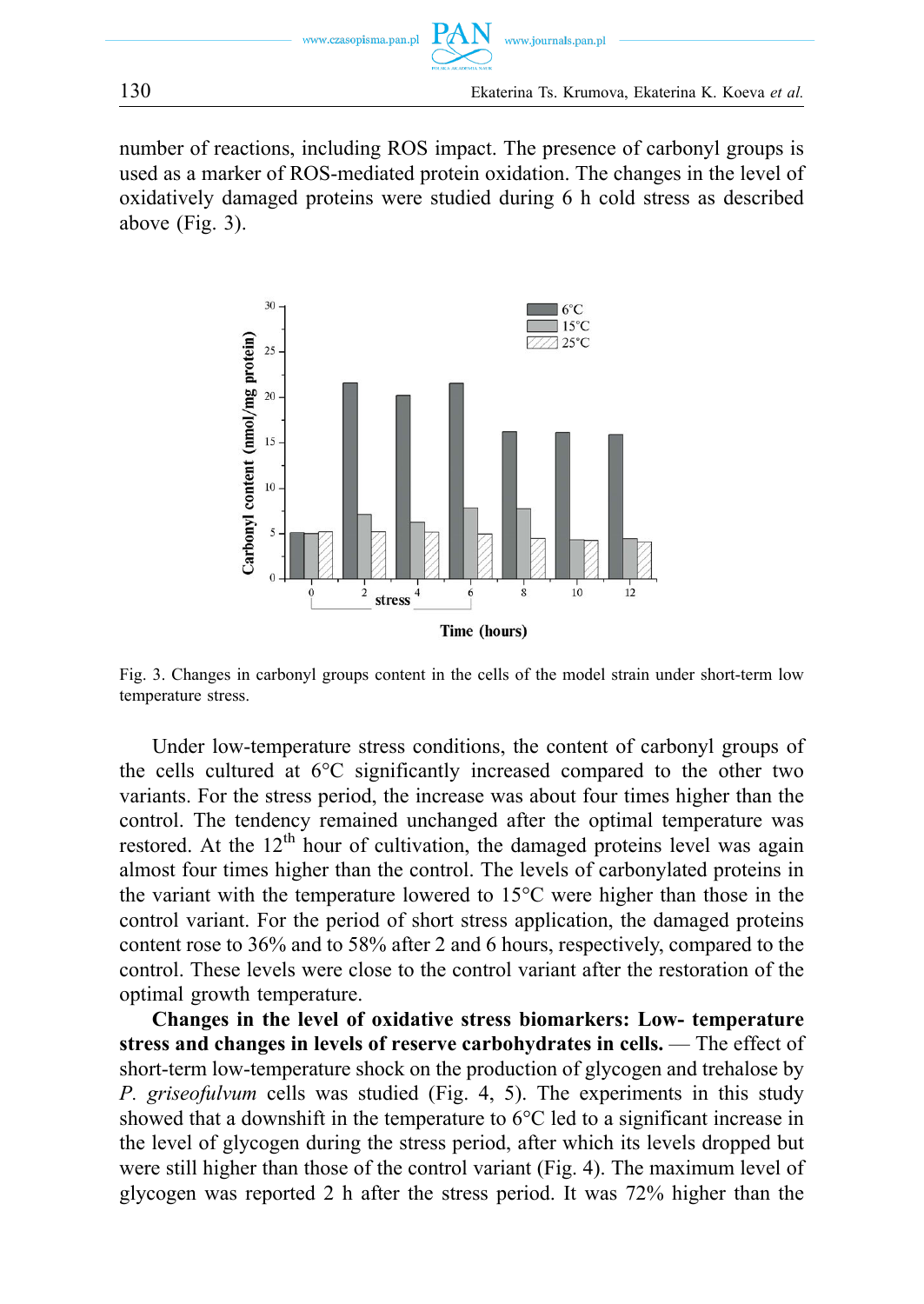



Fig. 4. Changes in glycogen levels of cells in cold stress conditions.



Fig. 5. Changes in the levels of trehalose of cells placed under cold stress.

control and 50% higher than the other stress variant (15°C). A similar response was observed after a temperature downshift to 15°C, but to a lesser degree compared to the control. A maximal glycogen level in this variant was also observed at the 8<sup>th</sup> hour of the experiment, and it was 14% higher than the control variant.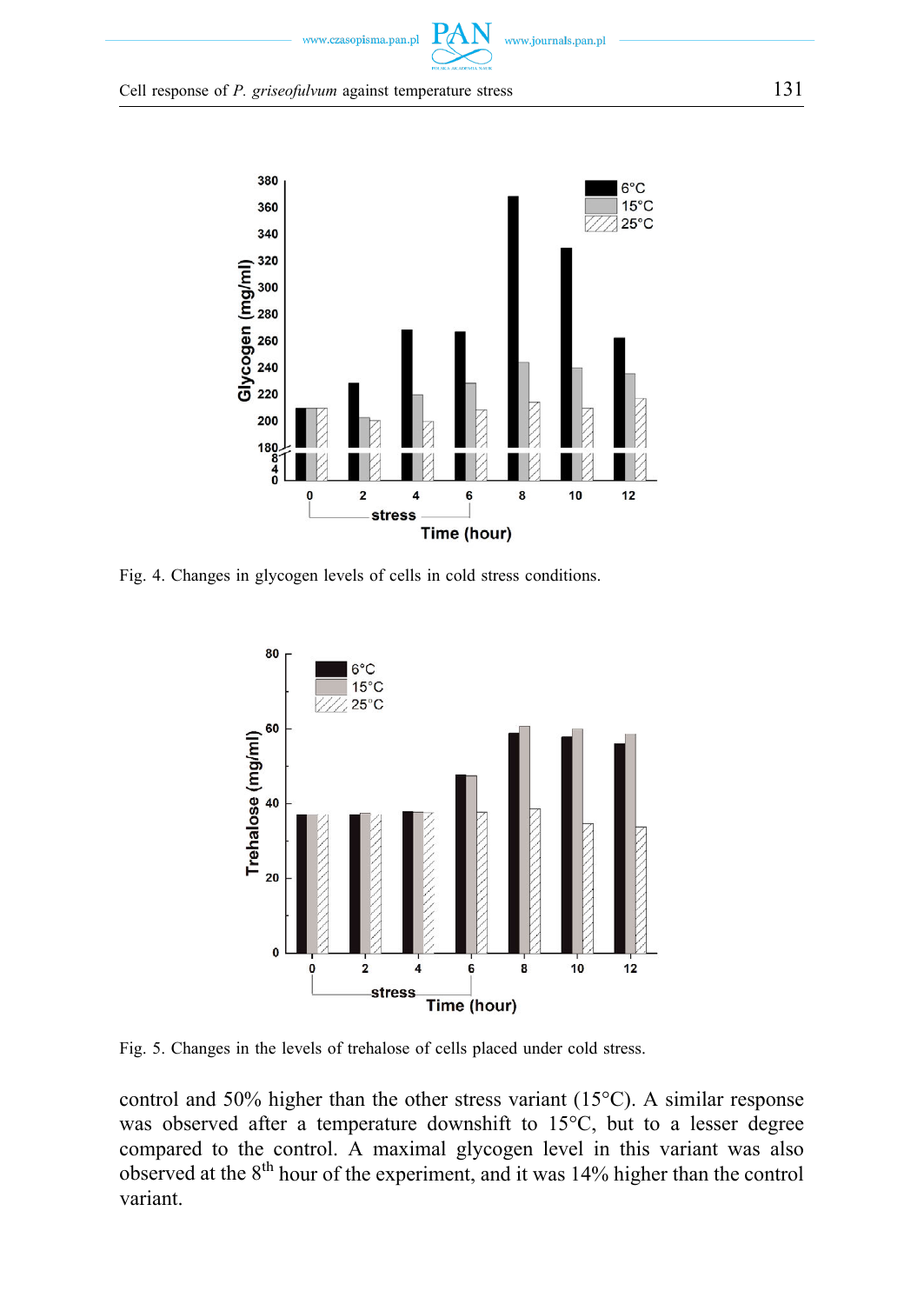

Changes in the levels of trehalose in the cells demonstrated a different trend. Fig. 5 clearly shows that there was a cellular response, including trehalose synthesis. An increase in the content of this carbohydrate after 4 hours of stress was recorded. This tendency continued after the optimal growth temperature was recovered. Lowering the temperature to 6°C and 15°C resulted in a 1.5-fold increase in the trehalose levels at the 8th, 10th and 12th hours compared to the control levels.

**Changes in the level of oxidative stress biomarkers: Antioxidant defence in the low- temperature stress conditions.** — The cellular response to oxidative stress was determined by measuring the activity of key antioxidant enzymes, such as SOD and CAT.

Exposure of the studied Antarctic strain to temperatures of 6°C and 15°C led to activation of the antioxidant enzyme defence. Changes in the activity of the first antioxidant enzyme, SOD, during the stress and post-stress period are presented in Fig. 6. A clear tendency for an increase in SOD activity was observed with



Fig. 6. SOD activity under short-term low-temperature stress.

lowering the cultivation temperature to  $6^{\circ}$ C. At the  $6^{\text{th}}$  hour, this increase was more than three times higher than the control variant cultivated at optimum temperature. This tendency continued in the hours after the stress application. At the  $12<sup>th</sup>$  hour, the activity of SOD in the mycelium treated with 6°C was about six times higher than the control variant. The short-term stress caused by 15°C did not lead to significant changes, and the trend was similar to the control variant.

In the study of the second antioxidant enzyme, lowering the temperature to 15°C and 6°C also stimulated enzyme production. Antarctic strain cultures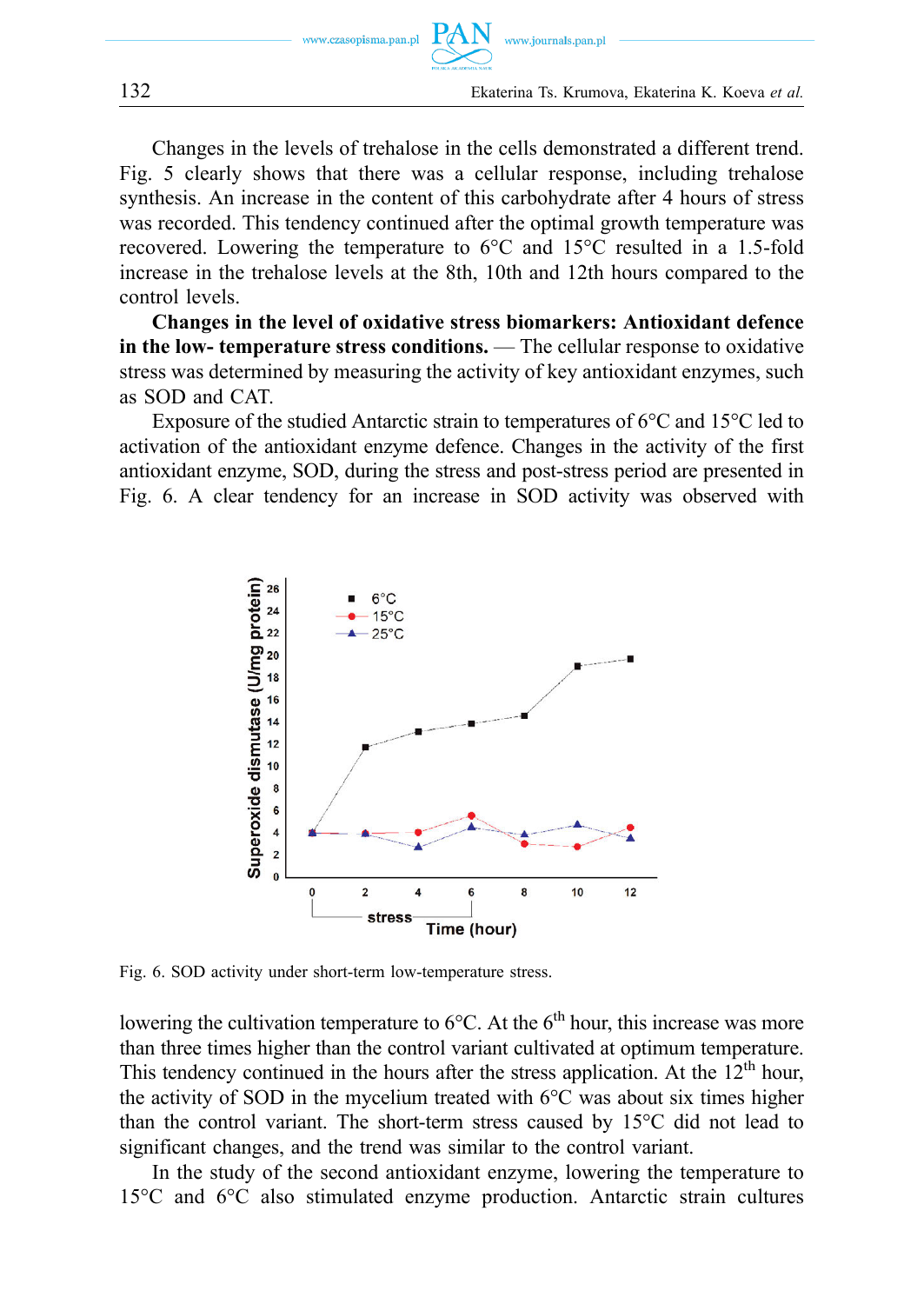

exhibited a response with higher CAT activity at  $6^{\circ}$ C than that at 15 $^{\circ}$ C (Fig. 7). A sharp decrease in catalase was observed after short stress exposure to 6°C. After that, enzyme activity was restored.



Fig. 7. Changes in the activity of catalase under conditions of low temperature stress.

**Ultrastructural changes as a result of the cold stress.** — The TEM of the fungus maintained at the optimal temperature of growth, 25°C, revealed a typical fungal fine structure, as well as some peculiarities of the strain (Fig. 8A–D). Among the latter, the accumulation of electron-dense material in the cytoplasm, or inside vacuoles, should be mentioned. Due to its ultrastructural similarities with the electron-dense melanin bodies described by Franzen *et al*. (2008) and Liu *et al*. (2014), the material was interpreted as "melanin-like". Inside the vacuoles, myelinic-like helical accumulations of membranes were located. Under the conditions of the present experiment, the mitochondria were with narrow cristae and electron-light matrix.

The 6 h exposure to cold stress resulted in ultrastructural changes that differed in distribution and degree. After 6 h at 15°C (Fig. 8E–H), the appearance of some hyphae did not much differ from the fungus maintained at the optimal temperature. Focal alterations were also noted. Among those, an increase in the thickness of the cell wall (Fig. 8E) could be considered as an adaptive response. Some increase in vacuolar volume was probably due to more extensive vacuolar fusion processes (Fig. 8F). Other alterations included focal destruction of the cell wall (Fig. 8G) and changes in the mitochondrial structure, mainly reduction in the number of cristae (Fig. 8H).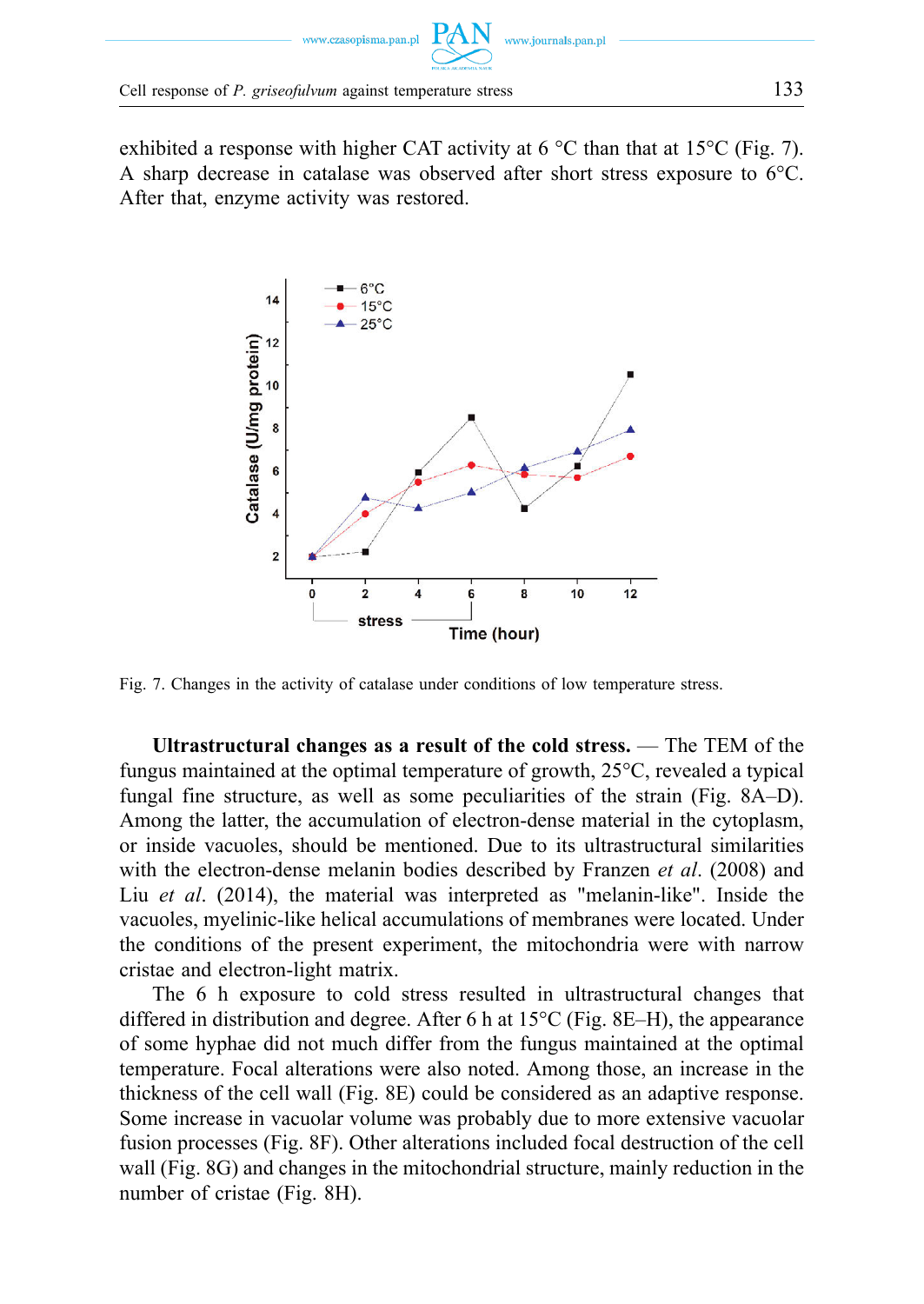

Fig. 8. A–D. Ultrastructural characteristics of the strain maintained at the optimal temperature of 25°C. **A**, Cross section through a hypha at the level of the nucleus (N), mitochondria (m); dark areas in cytoplasm or vacuoles – melanin-like accumulations (asterisks). **B**, Cross-section at the level of a vacuole. Inside the vacuole, electron-dense inclusions (arrows) and helical membrane accumulations (asters) are present. **C**, Crosssection at the level of the vacuole containing accumulated electron-dense material (asterisk). **D**, Longitudinal section showing fusion of smaller vesicles to vacuoles (arrows). **E–H**, Ultrastructural alterations after 6 h cold stress at 15°C: **E**, Cross section through a cold-stressed hypha showing thickening of the cell wall (arrows); dark areas in cytoplasm - melanin-like accumulation (asterisks). **F**, Extensive fusions between vacuoles (arrows); dark areas in cytoplasm - melanin-like accumulation (asterisks). **G**, Destruction of the cell wall (arrows). Inside a vacuole, helical membrane accummulations (asters) are observed. **H**, Longitudinal section showing disintegrated mitochondria (m).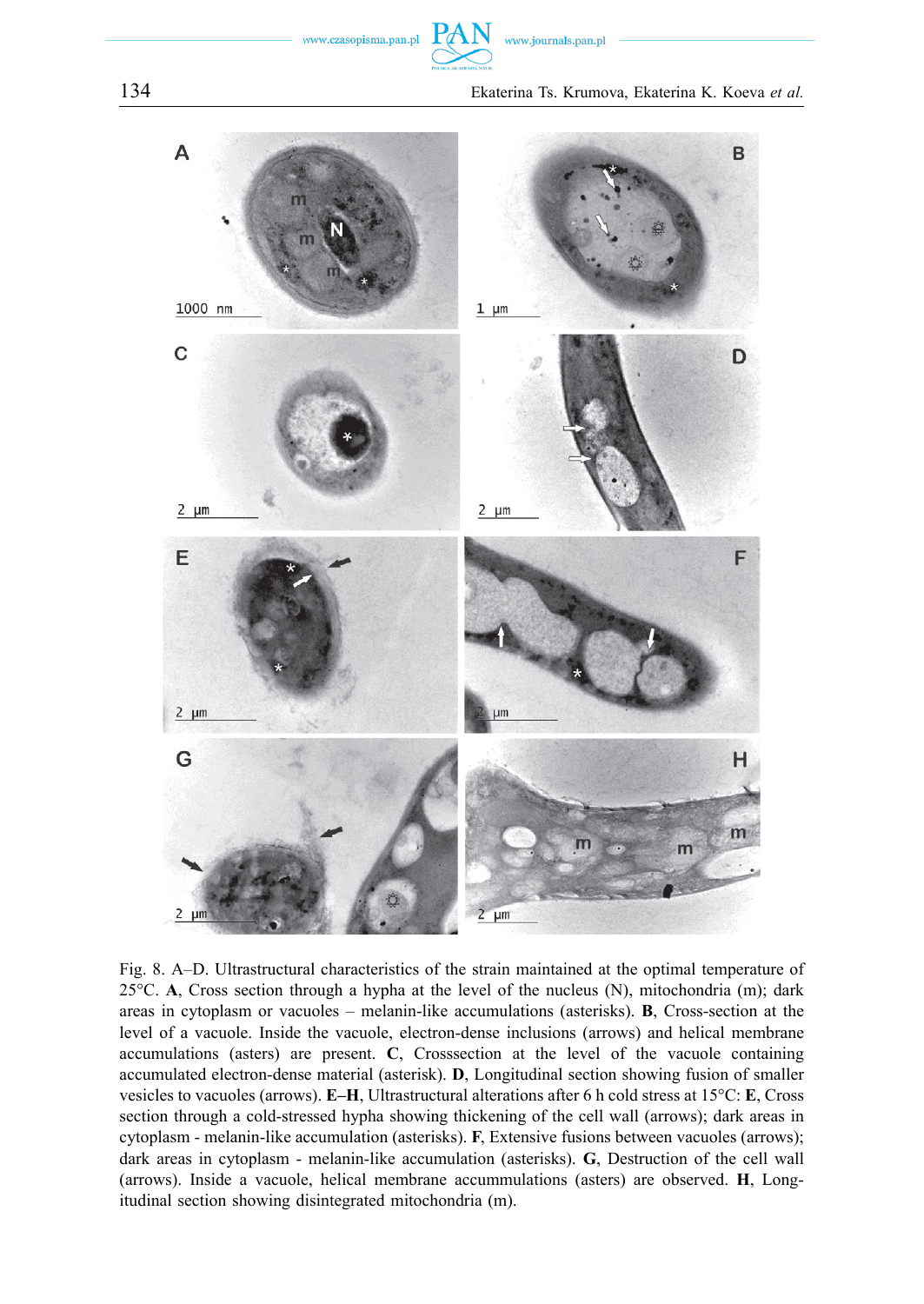www.czasopisma.pan.pl  $\hbox{ PAN }\,$  www.journals.pan.pl

The cold stress at 6°C resulted in a much higher incidence of cellular alterations of the strain. Even in apparently unaltered hyphae, the melanin-like substance in cytoplasm and vacuoles was apparently more than in the other two samples (Fig. 9A,B). The predominant part of the hyphae was with significantly increased electron density throughout the cytoplasm (Fig. 9C–H). This could likely be the result of overall accumulation of melanin-like material. There was deterioration of the mitochondrial structure (Fig. 9C–H), and altered organelles were seen to fuse with the vacuoles (Fig. 10C). Cell wall disintegration proceeded as initial occurrence of filaments protruding outwards (Fig. 9C,D) to detachment of some cell wall material (Fig. 9G) and complete focal lack of cell wall (Fig. 9H). There was also ultrastructural evidence of alterations of the turnover of the plasma membrane with frequent occurrence of deep plasmalemma infolds (Fig. 9 E,F), focally protruding deep into the cytoplasm up to the centre of the hyphae (Fig. 9G).

#### Discussion

In recent years there has been a growing interest in studying fungal cellular response to temperature stress, but the response to a downshift in growth temperature and its relation to oxidative stress needs clarification*.* This study was undertaken primarily to examine the effect of short-term cold exposure (from 25 to 6 or 15°C) on the level of oxidative stress in psychrotolerant fungal strain of *P. griseofulvum* isolated from Antarctica. The main findings of the present study confirmed the relationship between cold exposure and oxidative stress. The results revealed that the temperature downshift induced an oxidative cell response, indicated by significant changes in: (i) oxidative stress biomarkers and antioxidant enzyme activity; (ii) cell-growth abilities and glucose-consumption characteristics; and (iii) ultrastructural morphology.

Firstly, the temperature downshift induced oxidative stress events in the strain *P. griseofulvum*. The present results demonstrated a remarkable increase in protein carbonyl levels of cells exposed to 6 and 15°C, respectively. Protein carbonyls are thought to be an excellent marker for protein oxidation (Davies and Goldberg 1987). This is a typical response to oxidative stress caused by increased ROS generation followed by temperature stress (Li *et al.* 2008). Oxidative modification of critical residues in carbonylated proteins causes unfolding of proteins that tend to aggregate, and selective degradation in cells (Lévy *et al*. 2019). A similar response to low temperature was observed in cold-adapted fungi and yeast (Hu *et al*. 2016; Liu *et al*. 2017; Bakar *et al.* 2020). Generally, increase in protein carbonyls was reported after enhanced ROS level, for example, hyperoxygenation, heavy metal treatment, addition of oxidant species, and temperature exposure (Fedorova *et al.* 2014). Data for a positive correlation between elevated ROS levels and damaged proteins have been reported for different microbial cells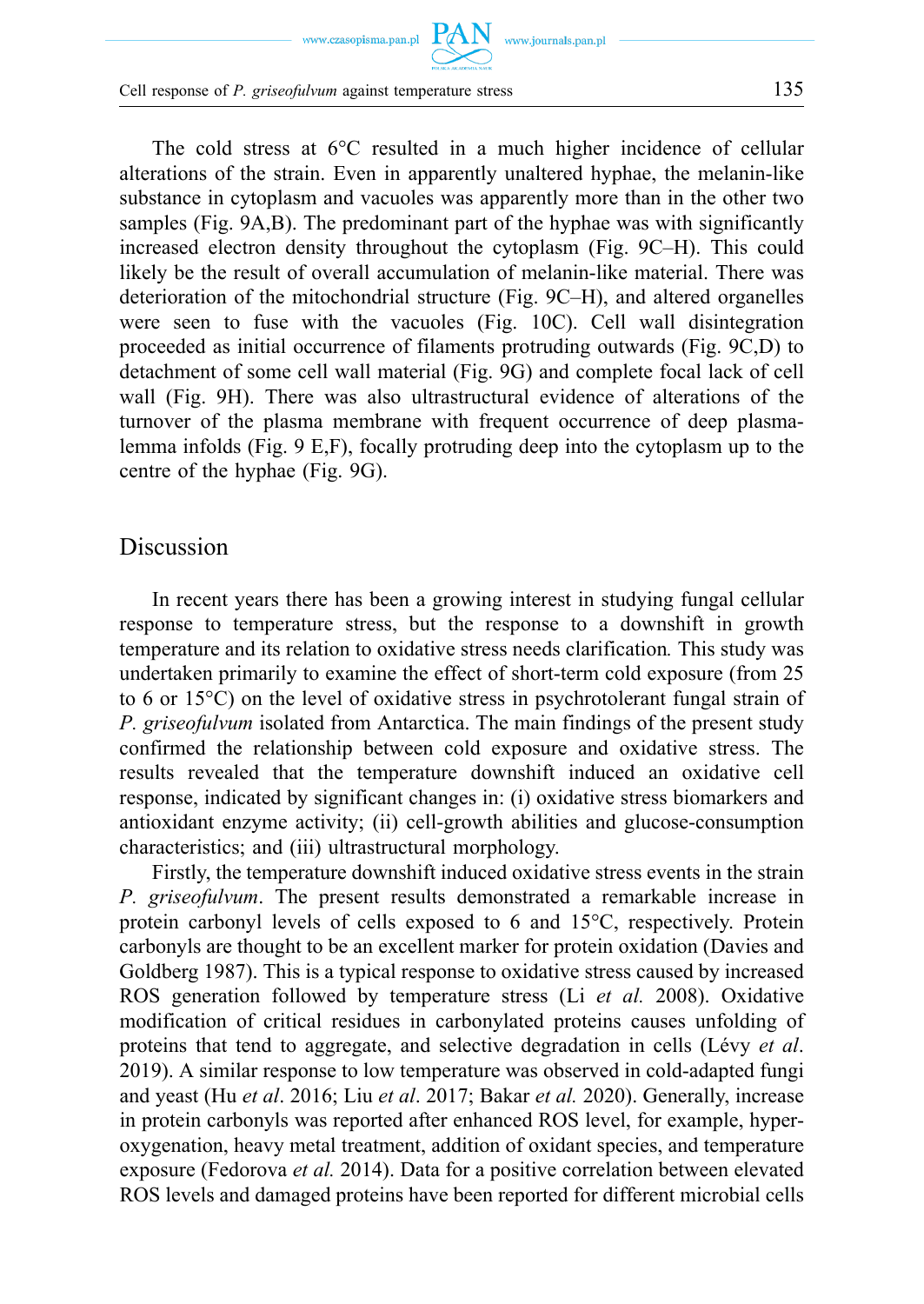

Fig. 9. Ultrastructural alterations of hyphae subjected to 6 h stress at 6°C. **A, B**, Crosssection and longitudinal section through comparatively unaltered hyphae, respectively. Cytoplasmic (**A**) and vacuolar (**B**) accumulation of electron-dense, melanin-like material (asterisks). **C**, Spot-like electron dense material located over filamentous protrusions of the cell wall (black arrows). White arrow points to a fusion between a destructed mitochondrion (m) and a vacuole (V). **D**, Cross section at the level of the nucleus (N). Destruction of the cell wall with formation of protruding filaments containing electrondense dot-like dense bodies. Mitochondrion (m) with altered ultrastructure. **E**, Crosssection showing nucleus (N), disintegrated mitochondrion (m) and foci of formation of deep plasmalemma infolds (arrows). **F**, Deep infolds of the plasma membrane (arrows), altered mitochondria (m). Aster indicates a completely disintegrated mitochondrion. **G**, Cross section through an area whith cell wall disintegration and filamentation. Arrows point to plasmalemma infolds going inwards as deep as the cell centrum. **H, A**, locus with completely lacking cell wall, altered mitochondria.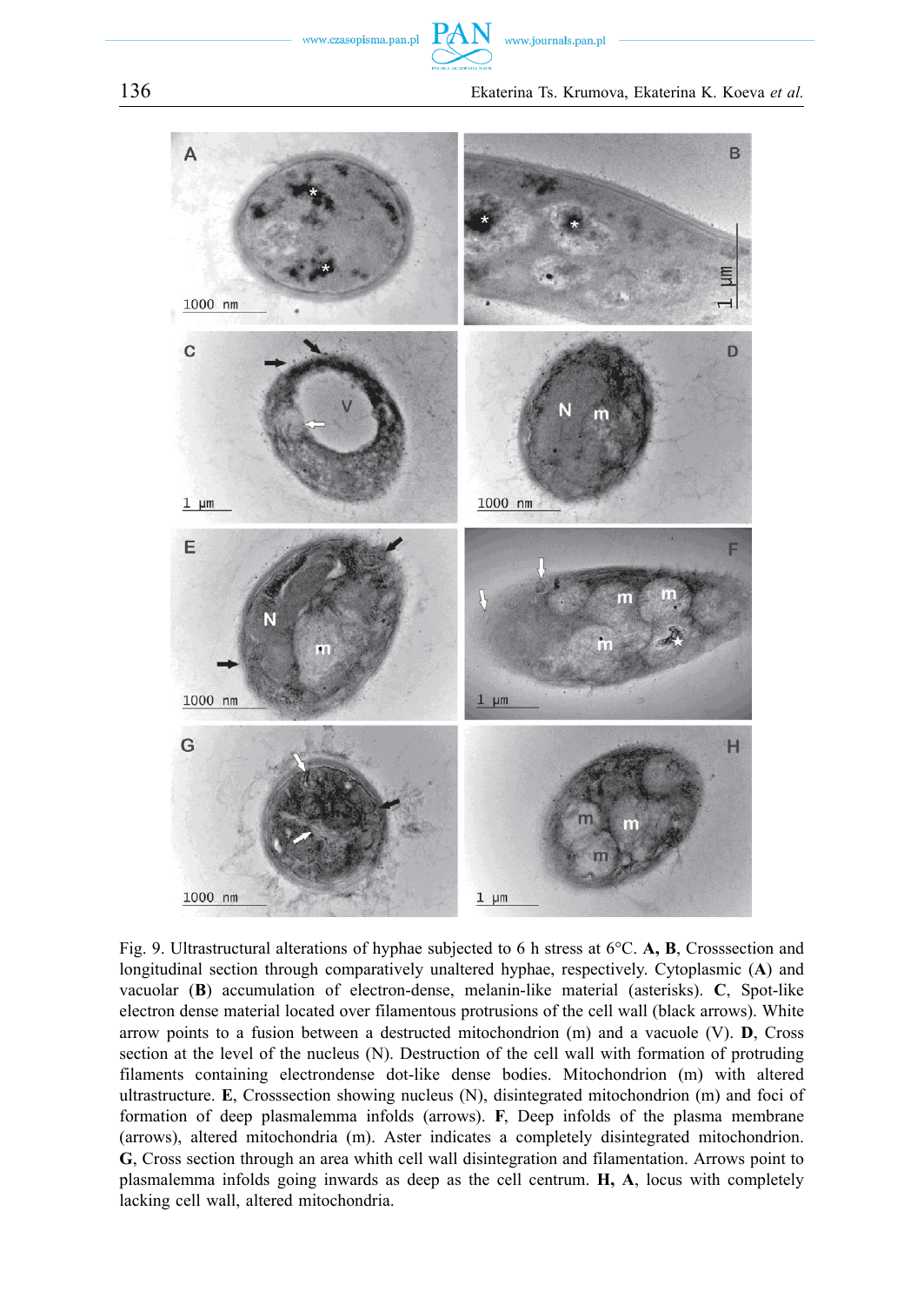(Nyström 2005; Li *et al*. 2009). Our previous research also demonstrated enhanced ROS levels in Antarctic fungal cells under low-temperature treatment (Miteva-Staleva *et al*. 2011; Kostadinova *et al*. 2012).

Glycogen and trehalose contents in aerobic cells after exposure to unfavourable growth conditions could also be used as stress indicators (Shi *et al*. 2010; Cherkas *et al*. 2020). They play a different physiological role in the cell: trehalose is a major stress protector and helps chaperones to control the denaturation and renaturation of proteins while glycogen is a reserve carbohydrate. Here, our data showed a significant change in the levels of both the reserve carbohydrates as a function of cold stress duration. The trehalose content kept unchanged at the first 4 h compared to the control (0 h). However, its content increased rapidly and continuously with the incubation time. A similar trehalose behaviour was reported for basidiomycete fungi *Volvariella volvacea* (Bull.) Singer (Zhao *et al*. 2018) and *Hebeloma* spp. (Tibbett *et al*. 2002), and bakers' yeasts (Hirasawa *et al.* 2001) subjected to low temperature treatment. Fungal cells probably respond to cold stress by activating enzymes of the trehalose metabolism with an overall effect of trehalose consumption (Sahara *et al.* 2002; Voit 2003). This may be due to the fact that trehalose is re-metabolized into amino sugars or other polyols requiring its enhanced enzymatic breakdown (Tibbett *et al*. 2002). The subsequent accumulation of trehalose could be a compensatory mechanism for maintaining energetic homeostasis for better survival.

In contrast, there was glycogen accumulation in response to cold after 6 h of treatment. Moreover, glycogen accumulation seems to be of primary importance for viability at 6°C. Such cold stress response was demonstrated by other fungi and yeasts (Aguilera *et al*. 2007; Gocheva *et al*. 2009; Kostadinova *et al*. 2017). Some studies reported data linking glycogen to microbial viability, suggesting that it is involved in the stress response (Perez-Torrado *et al.* 2002). One possible explanation could be related to the induction of genes involved in glycogen synthesis, which continues over time, even after restoration of the optimal temperature (Aguilera *et al*. 2007).

Taken together, the above results showed clear signs of increased oxidative stress in *P. griseofulvum* cells treated with low temperatures. As a consequence, activation of the antioxidant enzyme defence was observed with the fungal cells responding with strong antioxidant protection to scavenge ROS.

A similar increase in the levels of antioxidant enzymes under low temperature conditions has been reported by other authors for various pro- and eukaryotic organisms (Park *et al.* 1998; Smirnova *et al*. 2001; Suzuki and Mittler 2006). Our previous results proved that Antarctic fungi also incorporate antioxidant protection into their cellular response at low growth temperatures (Gocheva *et al*. 2006, 2009; Tosi *et al.* 2010; Krumova *et al.* 2012a).

Secondly, rapid inhibition of mycelium growth and glucose consumption were found. The *P. griseofulvum* cells responded to temperature downshifts by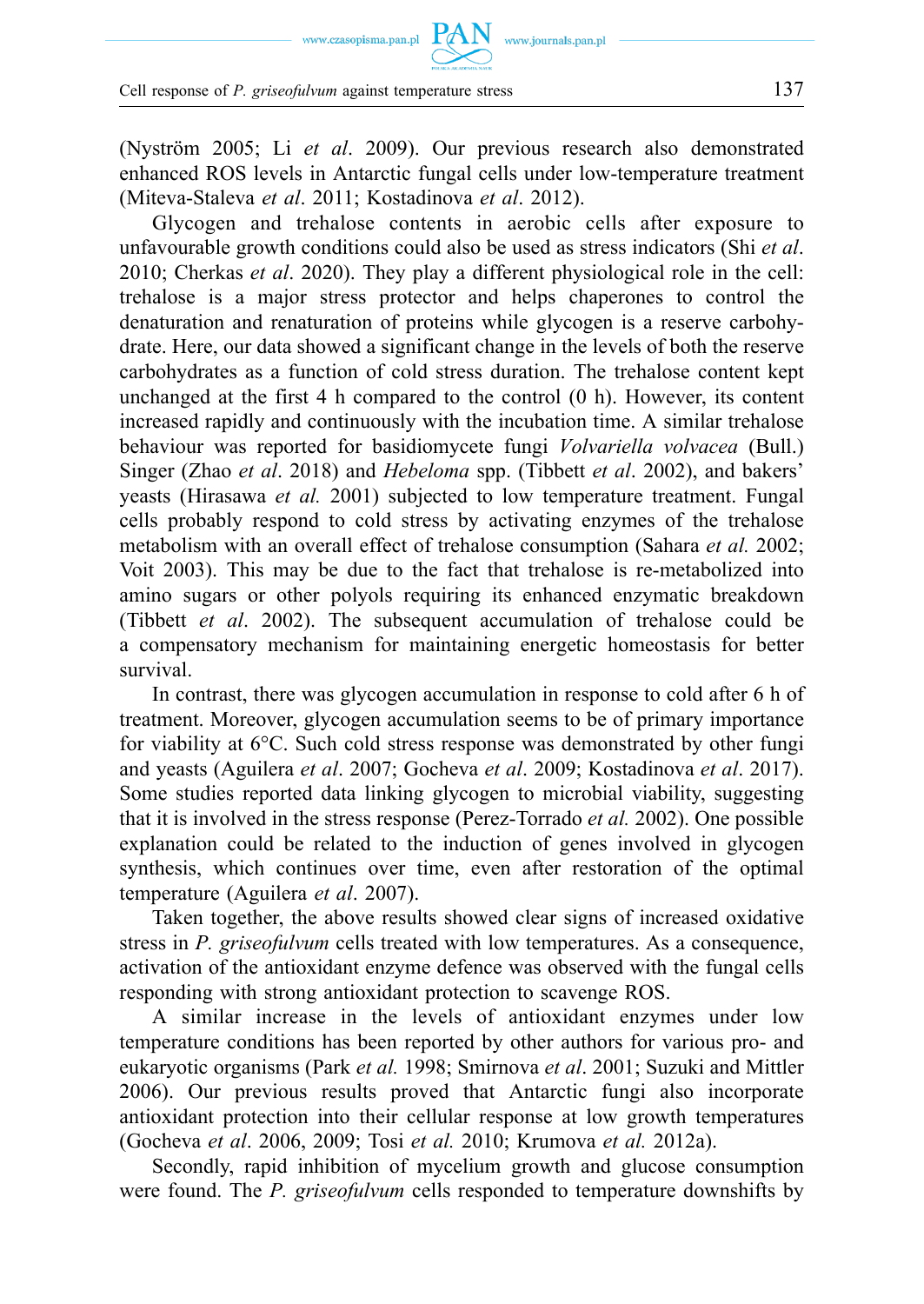

a lag period (2 h) before growth resumed at a rate characteristic of the new temperature. This response was temperature-dependent; the damage induced by the lower temperature stress was more pronounced than the higher one. Similar biomass reduction was reported for bacterial and fungal cells treated with cold or heat shock (Nevarez *et al*. 2010; Feng *et al*. 2018). Yamanaka *et al*. (1997) found a drastic reduction in OD650 of *Bacillus subtilis* (Ehrenberg 1835) Cohn 1872 cells (50 to 70%) after temperature downshift from 37 to 0 $^{\circ}$ C. The authors suggested a so-called cold shock-induced autolysis associated with the activation of genes encoding peptidoglycan hydrolase synthesis. According to Piñas *et al*. (2008), stress-induced autolysis is one of the most evident mechanisms of programmed cell death. It should be noted that the temperature downshift resulted in a temporary growth retardation of the psychrotolerant *P. griseofulvum*. The growth resumed due to the stress resistance mechanisms of cold adapted microorganisms, including modification of their energy metabolic pathways, increase in the production of chaperones to minimize misfolded protein production, and regulation of the aminoacid synthesis (Bakar *et al.* 2020).

Thirdly, the ultrastructural data, against the background of the biochemical results, showed a different pattern of cell pathology provoked by the two stress temperatures. At 15°C cold stress, there was ultrastructural evidence of presence of both comparatively unaltered and focally altered hyphae. The organelles most sensitive to the temperature shift were the mitochondria. This is not an unusual phenomenon but likely a more general stress response, and it has earlier been registered in fungi subjected to heat stress (Abrashev *et al.* 2014) or to the action of toxic or antifungal substances (Krumova *et al.* 2012b; Wang *et al.* 2018). The increase in cell wall thickness observed in some hyphae was similar to that reported in experiments with the application of heat stress on fungi (Abrashev *et al.* 2014; Ikezaki *et al.* 2019). This can also be considered a more general stress response, most likely of an adaptive nature, aiming to reinforce and protect the cells subjected to stress. At that temperature, an apparent increase in the volume of vacuoles in comparison with the 25°C control was registered, accompanied by some intensification of the fusion processes between individual vacuoles. One of the important functions of the fungal vacuole is the sequestration and processing of damaged cellular components (Klionsky *et al.* 1990; Klionsky and Eskelinen 2014; Ren *et al.* 2017; Aufschnaitera and Büttnera 2019), by analogy with the lysosomes of higher eukaryotes. Vacuoles may use both altered cell organelles like damaged mitochondria, and altered molecules as substrata for lysosomal-like digestion. Thus, the increase in carbonylated protein content after 6 h at 15°C observed in this study well agrees with the increased vacuolar volume and, probably, activity. The suggestion about the adaptive role of these processes was also supported by the biochemical data showing a comparatively rapid normalization of the amount of carbonylated proteins in the absence of stress, four to six hours after restoration of the optimal growth temperature for the samples subjected to 15°C stress (see Fig. 3). All in all, the present experimental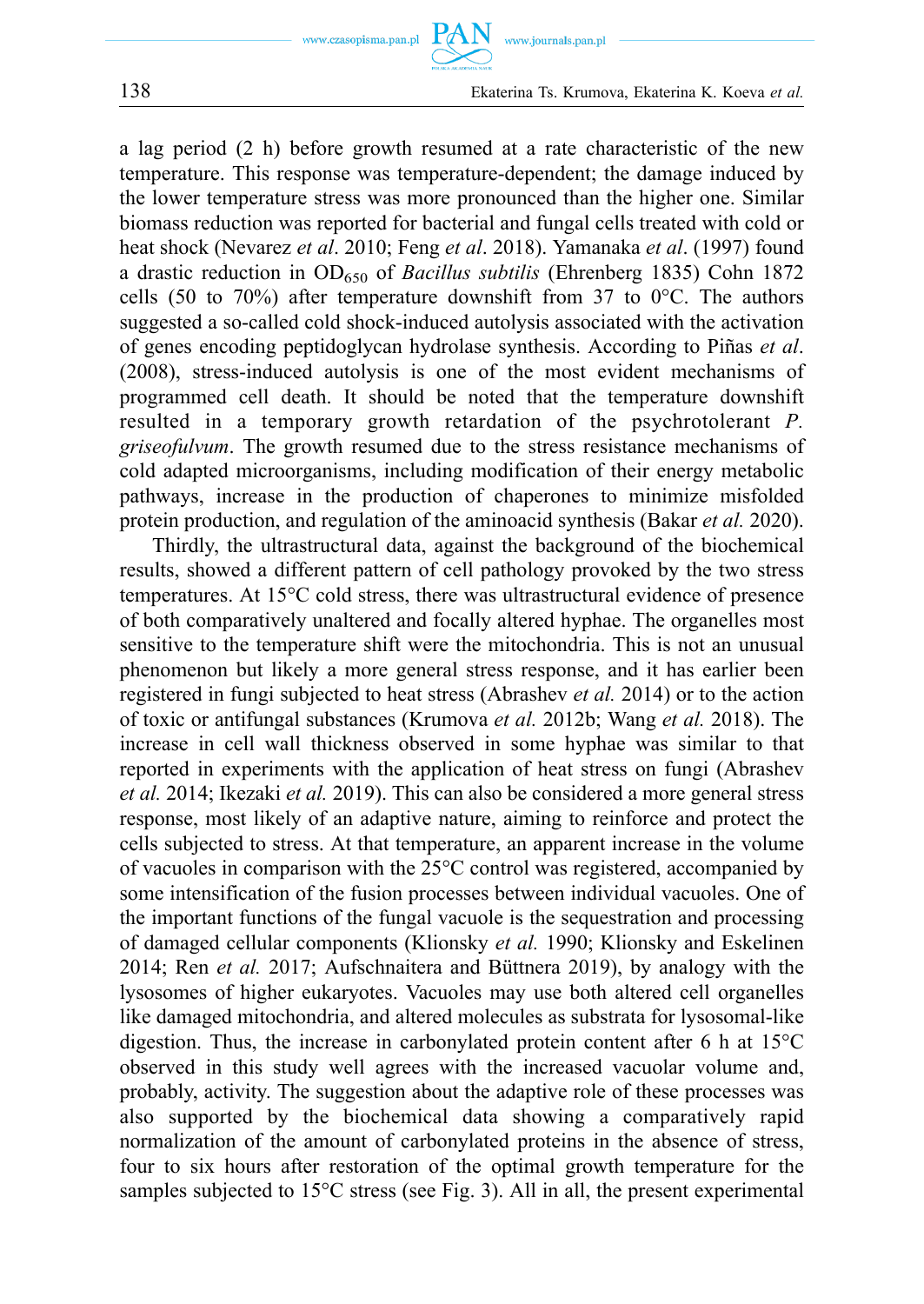data showed the 15°C low-temperature stress as responsible of alterations that were reversible and predominantly adaptive in their character.

In contrast, the 6 h stress at  $6^{\circ}$ C was the cause of serious damage to the hyphal cells. A deterioration of the mitochondria was recorded overall in the materials examined by TEM. While damaged mitochondria were observed to fuse with the vacuoles, the vacuolar system did not seem enlarged as in the  $15^{\circ}$ Cstressed hyphae. Moreover, the biochemical data for the amount of carbonylated proteins (Fig. 3) showed no diminution in the amount of the damaged molecules in the absence of the stress factor within the followed 12 h interval. These data imply that this stress temperature caused pathomorphological processes that were unlikely to be reversible, at least within short-term intervals. On the other hand, the significantly increased accumulation of melanin-like material by the fungus at this temperature should be taken into account. Melanin is considered to be involved in the protection of fungi against environmental stress (Eisenman *et al.*  2020; Smith and Casadevall 2019). Therefore, its increase in the 6°C-stressed hyphae might be evidence of the compensatory efforts of *P. griseofulvum.* 

In conclusion, short-term temperature downshift is clearly able to induce oxidative stress in fungal cells, which is a signal for an enhanced level of oxidative damaged proteins, accumulation of reserve carbohydrates and increased activity of the antioxidant enzyme defence. The significant changes in growth, glucose consumption, and ultrastructural morphology found in this study suggest that different sets of adaptive responses may be involved in an attempt by the fungus to survive the cold environmental stress caused by the two different sub-optimal temperatures.

**Acknowledgements.** *—* This work was supported by the Bulgarian National Science Fund (DN-01/1-2016) to which we owe our sincere thanks. We thank the anonymous reviewers whose comments helped improve and clarify this manuscript.

#### References

- Abrashev R., Stoitsova S., Krumova E., Pashova S., Paunova-Krasteva T., Vassilev S., Dolashka-Angelova P. and Angelova M. 2014. Temperature-stress tolerance of the fungal strain *Aspergillus niger* 26: physiological and ultrastructural changes. *World Journal of Microbiology and Biotechnology* 30: 1661–1668. [doi: 10.1007/s11274-013-1586-8](https://doi.org/10.1007/s11274-013-1586-8)
- Adachi H. and Ishii N. 2000. Effects of tocotrienols on life span and protein carbonylation in *Caenorhabditis elegans*. *Journals of Gerontology Series A, Biological Sciences and Medical Sciences* 55: B280–B285. [doi: 10.1093/gerona/55.6.b280](https://doi.org/10.1093/gerona/55.6.b280)
- Aguilera J., Randez-Gil F. and Prieto J. 2007. Cold response in *Saccharomyces cerevisiae*: new functions for old mechanisms. *FEMS Microbiology Reviews* 31: 327–341. [doi: 10.1111/](https://doi.org/10.1111/j.1574-6976.2007.00066.x)  [j.1574-6976.2007.00066.x](https://doi.org/10.1111/j.1574-6976.2007.00066.x)
- Angelova M., Genova L., Slokoska L. and Pashova S. 1995. Effect of glucose on the superoxide dismutase production in fungal strain *Humicola lutea*. *Canadian Journal of Microbiology* 41: 978–983. [doi: 10.1139/m95-136](https://doi.org/10.1139/m95-136)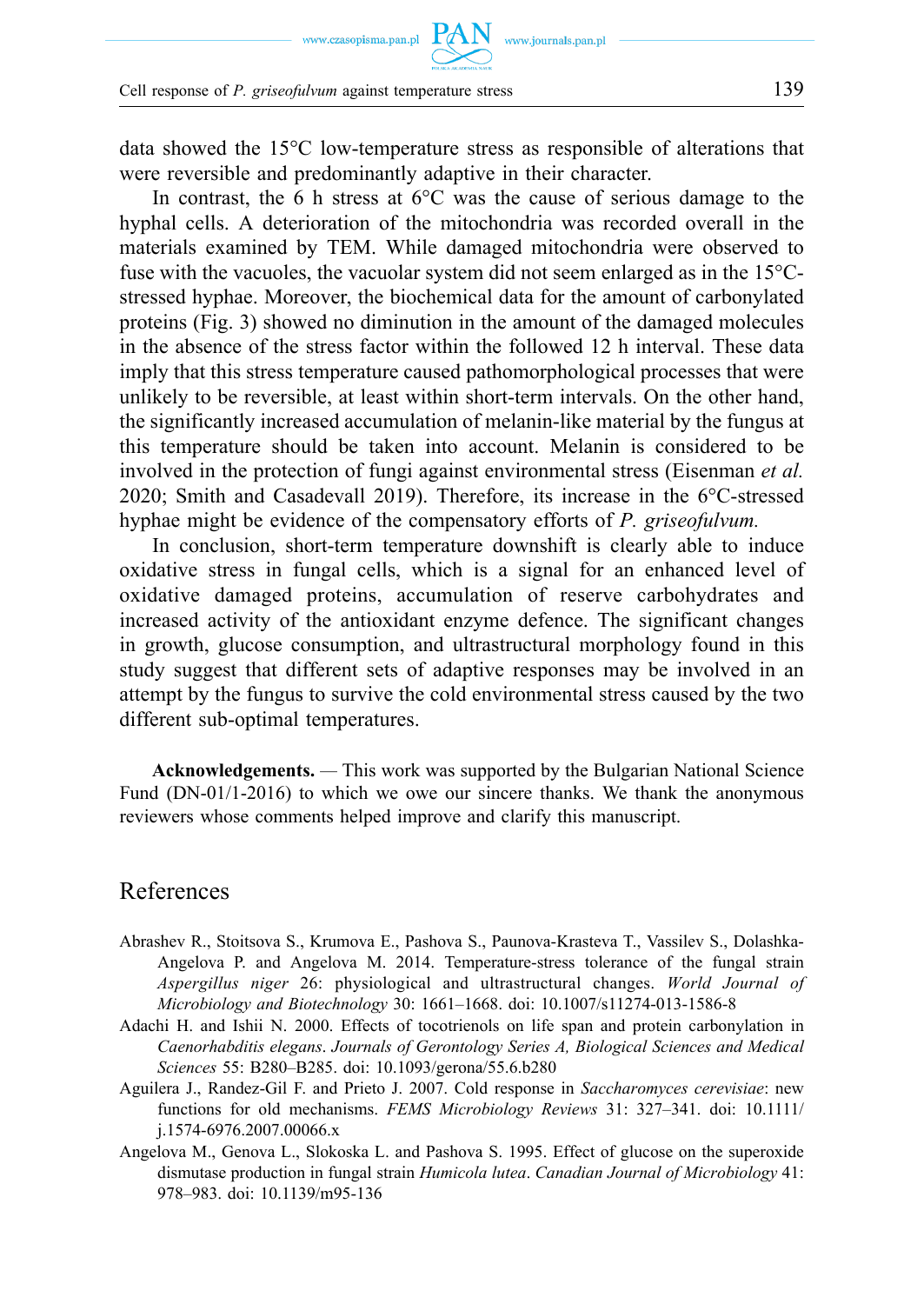- Aufschnaitera A. and Büttnera S. 2019. The vacuolar shapes of ageing: From function to morphology. *BBA - Molecular Cell Research* 1866: 957–970. [doi: 10.1016/j.bbamcr.](https://doi.org/10.1016/j.bbamcr.2019.02.011)  [2019.02.011](https://doi.org/10.1016/j.bbamcr.2019.02.011)
- Bakar N.A., Karsani S.A. and Alias S.A. 2020. Fungal survival under temperature stress: a proteomic perspective. *PeerJ* 8: e10423. [doi: 10.7717/peerj.10423](https://doi.org/10.7717/peerj.10423)
- Beauchamp C. and Fridovich I. 1971. Superoxide dismutase: Improved assay and an assay applicable to acrylamide gels. *Analytical Biochemistry* 44: 276–287. [doi: 10.1016/0003-2697](https://doi.org/10.1016/0003-2697(71)90370-8)  [\(71\)90370-8](https://doi.org/10.1016/0003-2697(71)90370-8)
- Becker J. 1978. A method of glycogen determination in whole yeast cells. *Analytical Biochemistry*  86: 56–64. [doi: 10.1016/0003-2697\(78\)90318-4](https://doi.org/10.1016/0003-2697(78)90318-4)
- Beers R.F. and Sizer I.W. 1952. A spectrophotometric method for measuring the breakdown of hydrogen peroxide by catalase. *Journal of Biological Chemistry* 195: 133–140. [doi: 10.1016/](https://doi.org/10.1016/S0021-9258(19)50881-X)  [S0021-9258\(19\)50881-X](https://doi.org/10.1016/S0021-9258(19)50881-X)
- Cherkas A., Holota S., Mdzinarashvili T., Gabbianelli R. and Zarkovic N. 2020. Glucose as a major antioxidant: when, what for and why it fails? *Antioxidants (Basel)* 9: 140. [doi: 10.3390/](https://doi.org/10.3390/antiox9020140.)  [antiox9020140.](https://doi.org/10.3390/antiox9020140.) [doi: 10.3390/antiox9020140](https://doi.org/10.3390/antiox9020140)
- Cowan D.A., Makhalanyane T.P., Dennis P.G. and Hopkins D.W. 2014. Microbial ecology and biogeochemistry of continental Antarctic soils. *Frontiers in Microbiology* 5: 154. [doi:](https://doi.org/10.3389/fmicb.2014.00154)  [10.3389/fmicb.2014.00154](https://doi.org/10.3389/fmicb.2014.00154)
- Davies, K.J.A. and Goldberg, A.L. 1987. Proteins damaged by oxygen radicals are rapidly degraded in extracts of red blood cells. *Journal of Biological Chemistry* 262: 8227–8234. [doi:](https://doi.org/10.1016/S0021-9258(18)47553-9)  [10.1016/S0021-9258\(18\)47553-9](https://doi.org/10.1016/S0021-9258(18)47553-9)
- Durán P., Barra P. J., Jorquera M. A., Viscardi S., Fernandez C., Paz C., Mora M. de la Luz. and Bol R. 2019. Occurrence of soil fungi in Antarctic pristine environments. *Frontiers in Bioengineering and Biotechnology* 7: 28. [doi: 10.3389/fbioe.2019.00028](https://doi.org/10.3389/fbioe.2019.00028)
- Eisenman H.C., Greer E.M. and McGrail C.W. 2020. The role of melanins in melanotic fungi for pathogenesis and environmental survival. *Applied Microbiology and Biotechnology* 104: 4247–4257. [doi: 10.1007/s00253-020-10532-z](https://doi.org/10.1007/s00253-020-10532-z)
- Fedorova M., Bollineni R. and Hoffmann R. 2014. Protein carbonylation as a major hallmark of oxidative damage: Update of analytical strategies. *Mass Spectrometry Reviews* 33: 79–97. [doi:](https://doi.org/10.1002/mas.21381)  [10.1002/mas.21381](https://doi.org/10.1002/mas.21381)
- Feng J., Ma L., Nie J., Konkel M. and Lu X. 2018. Environmental stress-induced bacterial lysis and extracellular DNA release contribute to *Campylobacter jejuni* biofilm formation. *Applied and Environmental Microbiology* 84: e02068-17. [doi: 10.1128/AEM.02068-17](https://doi.org/10.1128/AEM.02068-17)
- Franzen A.J., Cunha M.M.L, Miranda K., Hentschel J., Plattner H., da Silva M.B., Salgado C.G., de Souza W. and Rozental S. 2008. Ultrastructural characterization of melanosomes of the human pathogenic fungus *Fonsecaea pedrosoi*. *Journal of Structural Biology* 162: 75–84. [doi:](https://doi.org/10.1016/j.jsb.2007.11.004)  [10.1016/j.jsb.2007.11.004](https://doi.org/10.1016/j.jsb.2007.11.004)
- Gocheva Y., Krumova E., Slokoska L., Miteva J. and Angelova M. 2006. Cell response of Antarctic and temperate strains of *Penicillium* spp. to different growth temperature. *Mycological Research* 110: 1347–1354. [doi: 10.1016/j.mycres.2006.08.007](https://doi.org/10.1016/j.mycres.2006.08.007)
- Gocheva Y., Tosi S., Krumova E., Slokoska L., Miteva J., Vassilev S. and Angelova M. 2009. Temperature downshift induces antioxidant response in fungi isolated from Antarctica. *Extremophiles* 13: 273–281. [doi: 10.1007/s00792-008-0215-1](https://doi.org/10.1007/s00792-008-0215-1)
- Godinho V., Goncalves V., Santiago I., Figueredo H., Vitoreli G., Schaefer C., Barbosa E., Oliveira J., Alves T., Zani C., Junior P., Murta S., Romanha A., Kroon E., Cantrell C., Wedge D., Duke S., Ali A., Rosa C. and Rosa L. 2015. Diversity and bioprospecting of fungal communities present in oligotrophic soil of continental Antarctica. *Extremophiles* 19: 585–596. [doi:](https://doi.org/10.1007/s00792-015-0741-6)  [10.1007/s00792-015-0741-6](https://doi.org/10.1007/s00792-015-0741-6)
- Godinho V., Furbino L., Santiago I., Pellizzari F., Yokoya N., Pupo D., Alves T., Junior P., Romanha A., Zani C., Cantrell C., Rosa C. and Rosa L.H. 2013. Diversity and bioprospecting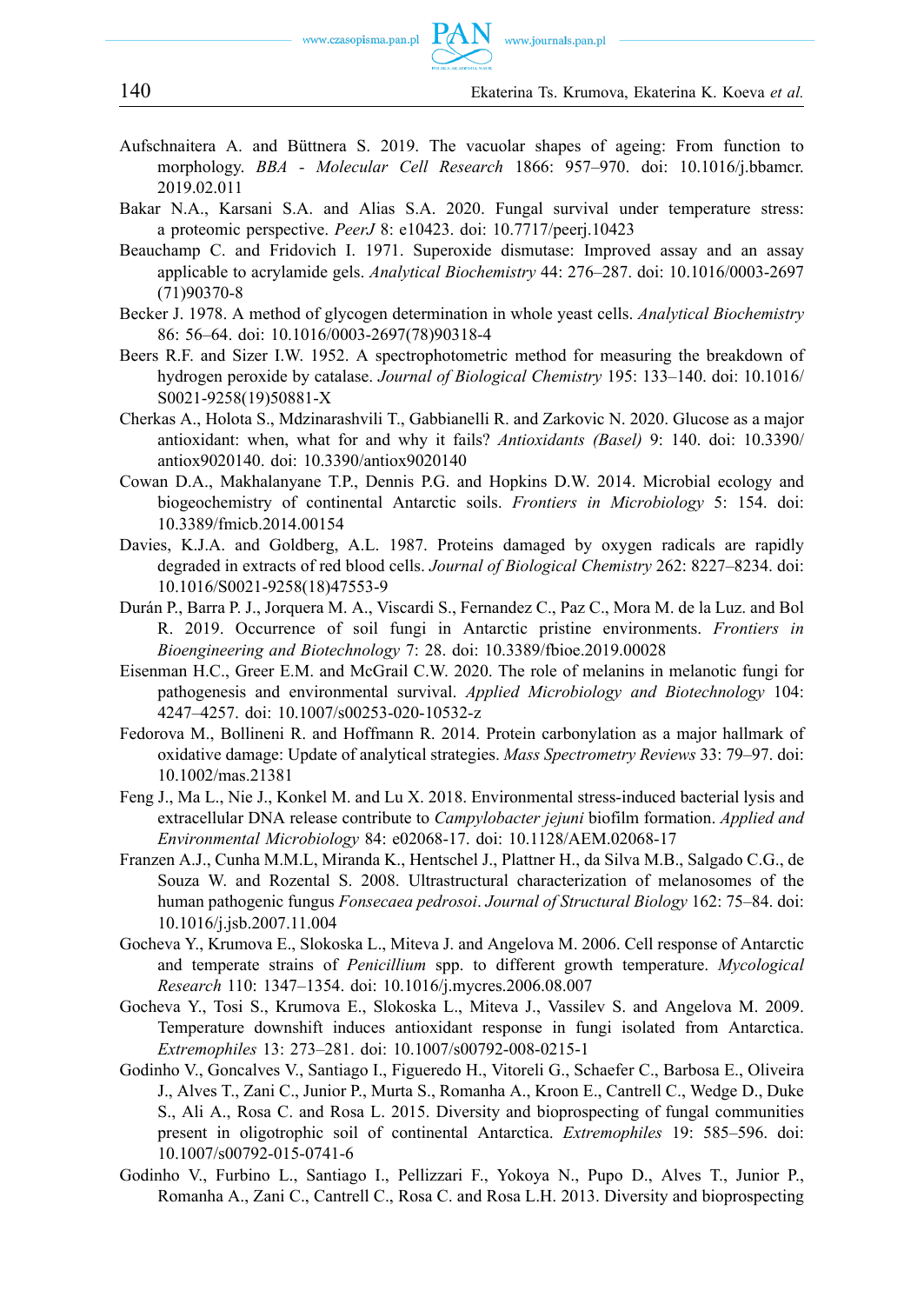Cell response of *P. griseofulvum* against temperature stress 141

of fungal communities associated with endemic and cold-adapted macroalgae in Antarctica. *ISME Journal* 7: 1434–1451. [doi: 10.1038/ismej.2013.77](https://doi.org/10.1038/ismej.2013.77)

- Hart R.G., Benavente O., McBride R. and Pearce L. 1999. Antithrombotic therapy to prevent stroke in patients with atrial fibrillation: a meta-analysis. *Annals of Internal Medicine* 131: 492–501. [doi: 10.7326/0003-4819-131-7-199910050-00003](https://doi.org/10.7326/0003-4819-131-7-199910050-00003)
- Hirasawa R., Yokoigawa K., Isobe Y. and Kawai H. 2001. Improving the freeze tolerance of bakers' yeast by loading with trehalose. *Bioscience, Biotechnology & Biochemistry* 65: 522–526. [doi:](https://doi.org/10.1271/bbb.65.522)  [10.1271/bbb.65.522](https://doi.org/10.1271/bbb.65.522)
- Hu B., Luo M., Ji X., Lin L., Wei Y. and Zhang Q. 2016. Proteomic analysis of *Mortierella isabellina* M6-22 during cold stress. *Archives of Microbiology* 198: 869–876. [doi: 10.1007/](https://doi.org/10.1007/s00203-016-1238-0)  [s00203-016-1238-0](https://doi.org/10.1007/s00203-016-1238-0)
- Ikezaki S., Cho T., Nagao J.I., Tasaki S., Yamaguchi M., Arita-Morioka K.I., Yasumatsu K., Chibana H., Ikebe T. and Tanaka Y. 2019. Mild heat stress affects on the cell wall structure in *Candida albicans* biofilm. *Medical Mycology* 60: 29–37. [doi: 10.3314/mmj.19-00001](https://doi.org/10.3314/mmj.19-00001)
- Klionsky D. and Eskelinen E. 2014. The vacuole vs. the lysosome: When size matters. *Autophagy*  10: 185–187. [doi: 10.4161/auto.27367](https://doi.org/10.4161/auto.27367)
- Klionsky D., Herman P. and Emr S. 1990. The fungal vacuole: composition, function, and biogenesis. *Microbiological Reviews* 54: 266–292. [doi: 10.1128/mr.54.3.266-292.1990](https://doi.org/10.1128/mr.54.3.266-292.1990)
- Kostadinova N., Krumova E., Stefanova T., Dishliyska V. and Angelova M. 2012. Transient cold shock induces oxidative stress events in Antarctic fungi. *In*: Lushchak V. (ed.) *Oxidative Stress*. Book 1. InTech, Rijeca: 75–99.
- Kostadinova N., Tosi S., Spassova B. and Angelova M. 2017. Comparison of the oxidative stress response of two Antarctic fungi to different growth temperatures. *Polish Polar Research* 38: 393–408. [doi: 10.1515/popore-2017-0015](https://doi.org/10.1515/popore-2017-0015)
- Krishnan A., Alias S., Wong C.M. V.L., Pang K.L. and Convey P. 2011. Extracellular hydrolase enzyme production by soil fungi from King George Island, Antarctica. *Polar Biology* 34: 1535–1542. [doi: 10.1007/s00300-011-1012-3](https://doi.org/10.1007/s00300-011-1012-3)
- Krumova E., Abrashev R., Kostadinova N., Dishlijska V., Miteva-Staleva J., Pashova S., Vasilev S., Spasova B., Stephanova L. and Angelova M. 2012a. Novel cold-active antioxidant enzymes from Antarctic fungi. *In:* Najdenski H., Angelova M. and Stoitsova S. (eds.) *New trends in microbiology* (*65-th Anniversary of the Stephan Angeloff Institute of Microbiology*). The Stephan Angeloff Institute of Microbiology, Bulgarian Academy of Sciences: 291–306.
- Krumova E., Stoitsova S., Paunova-Krasteva T., Pashova S. and Angelova M. 2012b. Copper stress and filamentous fungus *Humicola lutea* 103 – ultrastructural changes and activities of key metabolic enzymes. *Canadian Journal of Microbiology* 58: 1335–1343. [doi: 10.1139/w2012-112](https://doi.org/10.1139/w2012-112)
- Lévy E., El Banna N., Baïlle D., Heneman-Masurel A., Truchet S., Rezaei H., Huang M-E., Béringue V., Martin D. and Vernis L. 2019. Causative links between protein aggregation and oxidative stress: A review *International Journal of Molecular Sciences* 20: 3896. [doi:](https://doi.org/10.3390/ijms20163896)  [10.3390/ijms20163896](https://doi.org/10.3390/ijms20163896)
- Li Q., Harvey L. M. and McNeil B. 2008. The effects of elevated process temperature on the protein carbonyls in the filamentous fungus, *Aspergillus niger* B1–D. *Process Biochemistry*  43: 877–881. [doi: 10.1016/j.procbio.2008.04.006](https://doi.org/10.1016/j.procbio.2008.04.006)
- Li L., Ye Y.R., Pan L., Zhu Y., Zheng S.P. and Lin Y. 2009. The induction of trehalose and glycerol in *Saccharomyces cerevisiae* in response to various stresses. *Biochemical and Biophysicals Research Communication* 387: 778–783. [doi: 10.1016/j.bbrc.2009.07.113](https://doi.org/10.1016/j.bbrc.2009.07.113)
- Liu D., Wei L., Guo T. and Tan W. 2014. Detection of DOPA-melanin in the dimorphic fungal pathogen *Penicillium marneffei* and its effect on macrophage phagocytosis in vitro. *PLoS ONE* 9: e92610. [doi: 10.1371/journal.pone.0092610](https://doi.org/10.1371/journal.pone.0092610)
- Liu J-Y., Men J-L., Chang M-C., Feng C-P. and Yuan L-G. 2017. iTRAQ-based quantitative proteome revealed metabolic changes of *Flammulina velutipes* mycelia in response to cold stress. *Journal of Proteomics* 156: 75–84. [doi: 10.1016/j.jprot.2017.01.009](https://doi.org/10.1016/j.jprot.2017.01.009)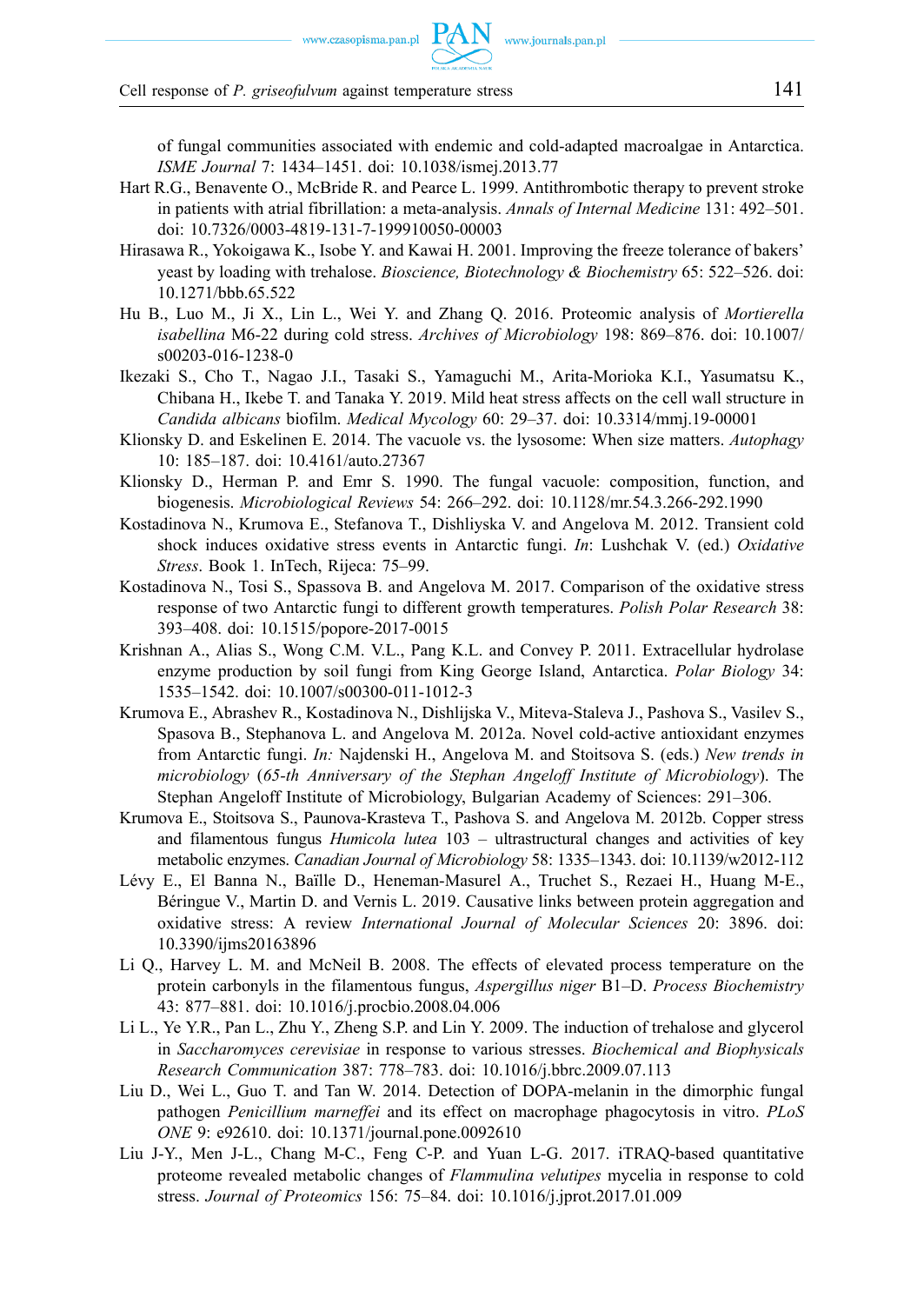- Lowry O.H., Rosenbrough H.J., Faar A.L. and Randall R.J. 1951. Protein measurement with the Folin phenol reagent. *Journal of Biological Chemistry* 193: 265–275. [doi: 10.1016/S0021-](https://doi.org/10.1016/S0021-9258(19)52451-6)  [9258\(19\)52451-6](https://doi.org/10.1016/S0021-9258(19)52451-6)
- Miteva-Staleva J., Stefanova Ts., Krumova E. and Angelova M. 2011. Growth-phase-related changes in reactive oxygen species generation as a cold stress response in Antarctic *Penicillium* strains. *Biotechnology and Biotechnological Equipment (sup1)*: 58–63.
- Nelson N. 1944. Photometric adaptation of the Somogyi method for determination of glucose. *Journal of Biological Chemistry* 153: 375–380. [doi: 10.1016/S0021-9258\(18\)71980-7](https://doi.org/10.1016/S0021-9258(18)71980-7)
- Nevarez L., Vasseur V., Debaets S. and Barbier G. 2010. Use of response surface methodology to optimise environmental stress conditions on *Penicillium glabrum*, a food spoilage mould. *Fungal Biology* 114: 490–497. [doi: 10.1016/j.funbio.2010.03.011](https://doi.org/10.1016/j.funbio.2010.03.011)
- Nyström T. 2005. Role of oxidative carbonylation in protein quality control and senescence. *The EMBO Journal* 24: 1311–1317. [doi: 10.1038/sj.emboj.7600599](https://doi.org/10.1038/sj.emboj.7600599)
- Park J., Grant C.M., Davies M.J. and Dawes I.W. 1998. The cytoplasmic Cu, Zn superoxide dismutase of *Saccharomyces cerevisiae* is required for resistance to freeze-thaw stress: generation of free radicals during freezing and thawing. *Journal of Biological Chemistry* 273: 22921–22928. [doi: 10.1074/jbc.273.36.22921](https://doi.org/10.1074/jbc.273.36.22921)
- Parrou J.L., Teste M.A. and Francois J. 1997. Effects of various types of stress on the metabolism of reserve carbohydrates in *Saccharomyces cerevisiae*: genetic evidence for a stress-induced recycling of glycogen and trehalose. *Microbiology* 143: 1891–1900. [doi: 10.1099/00221287-](https://doi.org/10.1099/00221287-143-6-1891)  [143-6-1891](https://doi.org/10.1099/00221287-143-6-1891)
- Pérez-Torrado R., Gimeno-Alcan˜iz J.V. and Matallana E. 2002. Wine yeast strains engineered for glycogen overproduction display enhanced viability under glucose deprivation conditions. *Applied and Environmental Microbiology* 68: 3339–3344. [doi: 10.1128/AEM.68.7.3339-3344.2002](https://doi.org/10.1128/AEM.68.7.3339-3344.2002)
- Piñas G.E., Cortes P.R., Orio A.G. and Echenique J. 2008. Acidic stress induces autolysis by a CSP-independent ComE pathway in *Streptococcus pneumoniae*. *Microbiology* 154: 1300– 1308. [doi: 10.1099/mic.0.2007/015925-0](https://doi.org/10.1099/mic.0.2007/015925-0)
- Purves K., Macintyre L., Brennan D., Hreggviðsson G., Kuttner E., Ásgeirsdóttir M., Young L.C., Green D.H., Edrada-Ebel R. and Duncan K. 2016. Using molecular networking for microbial secondary metabolite bioprospecting. *Metabolites* 6: 2. [doi: 10.3390/metabo6010002](https://doi.org/10.3390/metabo6010002)
- Ren W., Zhang Z., Shao Z., Yang Y., Zhou M. and Chen C. 2017. The autophagy-related gene BcATG1 is involved in fungal development and pathogenesis in *Botrytis cinerea*. *Molecular Plant Pathology* 18: 238–248. [doi: 10.1111/mpp.12396](https://doi.org/10.1111/mpp.12396)
- Robinson C.H. 2001. Cold adaptation in Arctic and Antarctic fungi. *New Phytologist* 151: 341–353. [doi: 10.1046/j.1469-8137.2001.00177.x](https://doi.org/10.1046/j.1469-8137.2001.00177.x)
- Sahara T., Goda T. and Ohgiya S. 2002. Comprehensive expression analysis of time-dependent genetic responses in yeast cells to low temperature. *Journal of Biological Chemistry 277*: 50015–50021. [doi: 10.1074/jbc.M209258200](https://doi.org/10.1074/jbc.M209258200)
- Selbmann L., Zucconi L., Isola D. and Onofri S. 2015. Rock black fungi: excellence in the extremes, from the Antarctic to space. *Current Genetics* 61: 335–345. [doi: 10.1007/s00294-](https://doi.org/10.1007/s00294-014-0457-7)  [014-0457-7](https://doi.org/10.1007/s00294-014-0457-7)
- Shi L., Sutter B., Ye X. and Tu B. 2010. Trehalose is a key determinant of the quiescent metabolic state that fuels cell cycle progression upon return to growth. *Molecular Biology of the Cell* 21: 1982–1990. [doi:](https://doi.org/) [doi: 10.1091/mbc.e10-01-0056](https://doi.org/10.1091/mbc.e10-01-0056)
- Smirnova G., Zakirova O. and Oktiabr'skiĭ O. 2001. Role of the antioxidant system in response of *Escherichia coli* bacteria to cold stress. *Mikrobiologiia* 70: 55–60 [in Russian].
- Smith D.F.Q. and Casadevall A. 2019. The role of melanin in fungal pathogenesis for animal hosts. *In:* Rodrigues M. (ed.) *Fungal Physiology and Immunopathogenesis*. Current Topics in Microbiology and Immunology 422, Springer: 1–30.
- Somogy M. 1952. Notes on sugar determination. *Journal of Biological Chemistry* 195: 19–23. [doi:](https://doi.org/10.1016/S0021-9258(19)50870-5)  [10.1016/S0021-9258\(19\)50870-5](https://doi.org/10.1016/S0021-9258(19)50870-5)